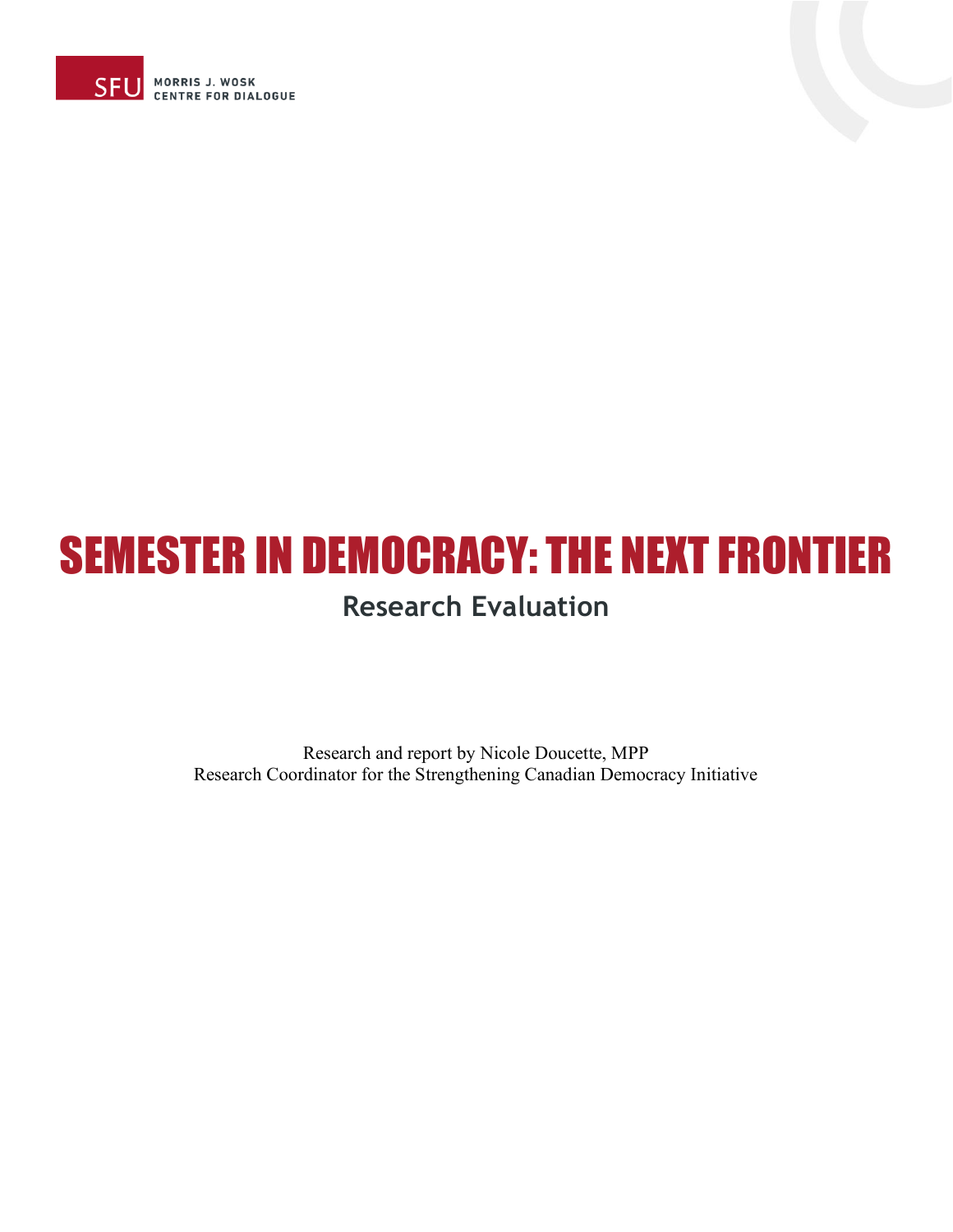# **Contents**

<span id="page-1-0"></span>

| 2.2 Semester in Democracy humanized politics and led to a more positive view of democracy  9 |  |
|----------------------------------------------------------------------------------------------|--|
|                                                                                              |  |
|                                                                                              |  |
| 2.4 Students expanded their understanding and willingness to participate in engagement  14   |  |
| 2.5 Students increased their commitment to local politics and community involvement  16      |  |
|                                                                                              |  |
|                                                                                              |  |
|                                                                                              |  |
|                                                                                              |  |
|                                                                                              |  |
|                                                                                              |  |
|                                                                                              |  |
|                                                                                              |  |
|                                                                                              |  |
|                                                                                              |  |
|                                                                                              |  |
|                                                                                              |  |
|                                                                                              |  |
|                                                                                              |  |
|                                                                                              |  |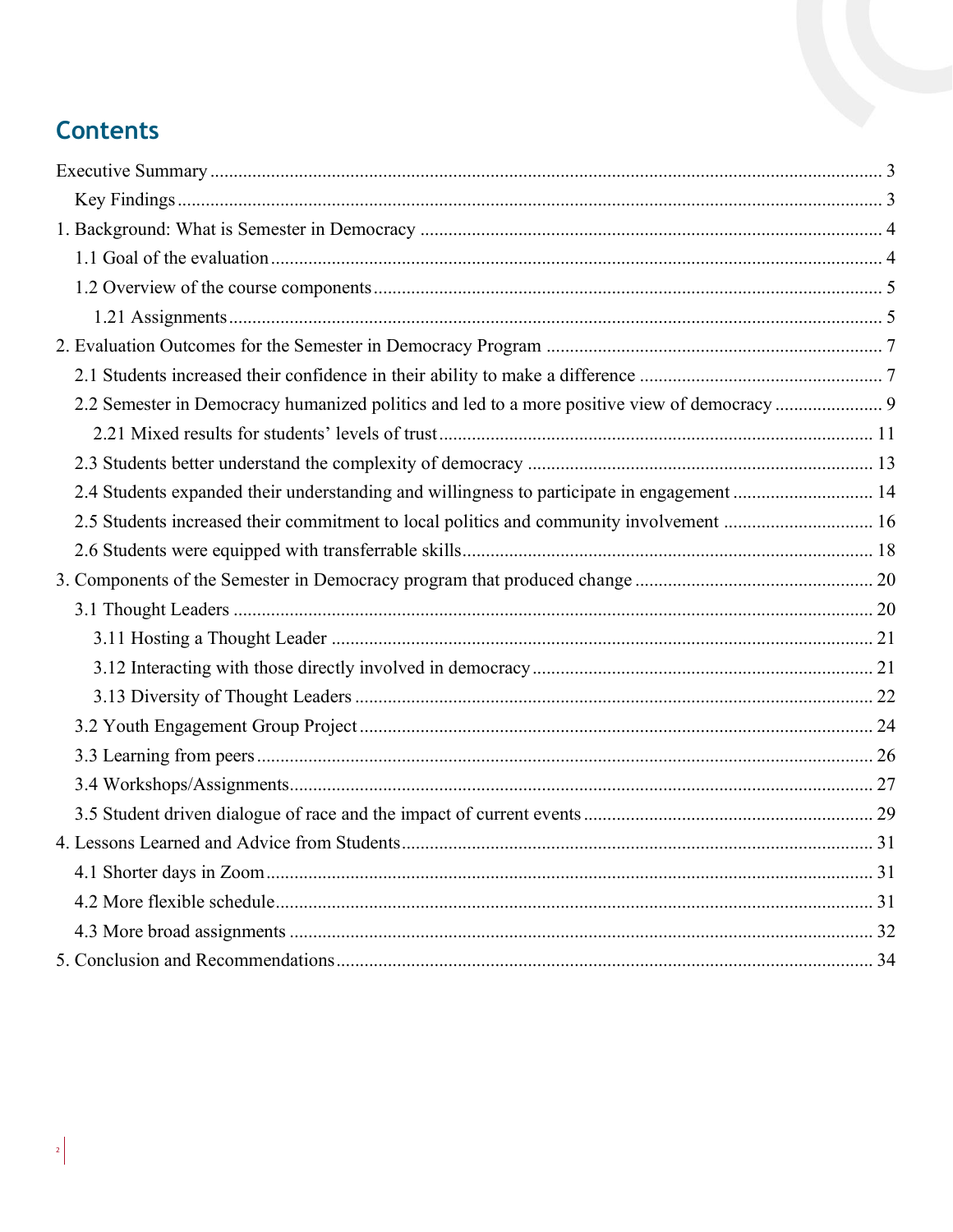# **Executive Summary**

The Simon Fraser University Semester in Democracy program (SID) was an immersive 7-week full-time online course created and conducted by the SFU Morris J. Wosk Centre for Dialogue faculty that took place in the summer of 2020. The program brought together 21 undergraduate students in a hands-on, collaborative learning experience to examine the institutions, culture and practice of democracy in Canada.

An independent evaluation by the SFU's Morris J. Wosk Centre for Dialogue's Strengthening Canadian Democracy Initiative asked students to complete two surveys: one at the beginning of the program and another on the last day of class. After the program, students were also invited to participate in an interview about their program experience.

## <span id="page-2-0"></span>**Key Findings**

- **94% of students reported the course gave them a more positive view of their role in democracy.** The course increased students' self-confidence through practical knowledge about how Canada's democracy works and applied practice through experimental assignments and workshops. In interviews and surveys, student participants listed new ways they intended to continue to be involved.
- **100% of students have more positive views on getting engaged in democratic activities after the program, and 78% reported a more positive view of elected officials after the program.** Students emphasized that their perspectives changed from viewing politics and democracy as cold or distant to something they saw as human and people-centered because of hosting and interacting with thought leaders and other speakers.
- **94% of students state they increased their understanding of key policy issues related to democracy after the program.** Students reported entering the course with varying understandings of democracy. Students reported the discussions were both insightful and challenging to learn about systemic issues that are limiting Canada's democracy, including contemporary impacts of colonialization and systemic racism. This complexity also led to feelings of overwhelm and a potential decrease in trust in government among the students.
- **100% of students indicate they have a strong understanding of democratic engagement after the program, a 48-percentage point increase from the 52% that believed that before the program**. They credited the course for expanding their understanding and willingness to participate in democratic engagement.
- **After the program, 72% of students agreed that if they had a concern, they knew who to contact and how to make an impact in their local community**. Students reported a higher degree of involvement in their communities after the program, and many specifically listed how they were now, or planning to, participate in their communities and politics as a result of the program– including interest in running for office.
- **Students reported substantial growth in their knowledge of important transferable skills**. After the program, students felt they had strong knowledge and understanding in creating a critical path and writing skills for democracy-related documents such as writing a candidate issue brief, profile and blog posts. Throughout the program, personalized feedback from instructors, subject-experts and practitioners added to their growth.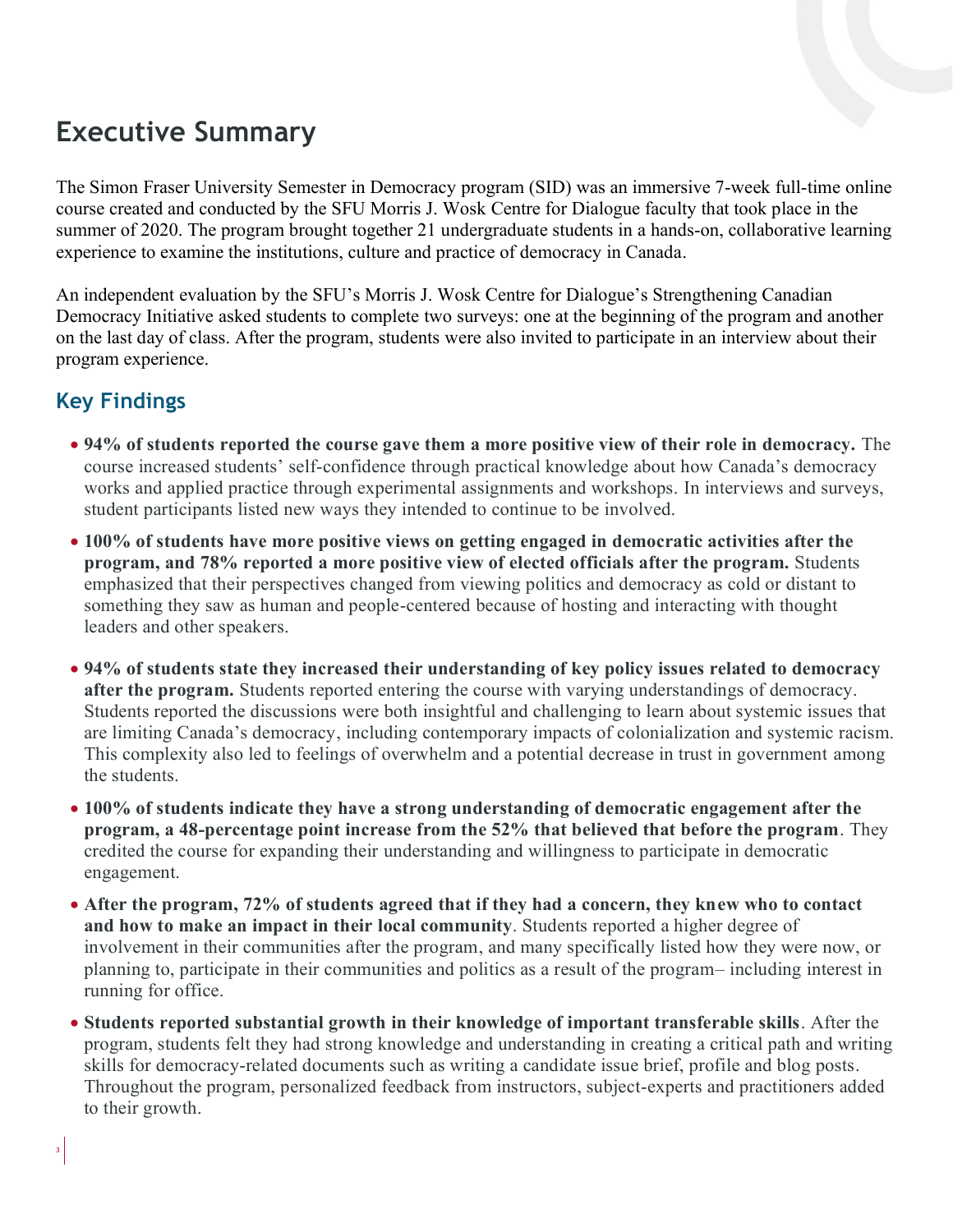## <span id="page-3-0"></span>**1. Background: What is Semester in Democracy**

Every semester Simon Fraser University's Morris J. Wosk Centre for Dialogue (the Centre) offers university students the opportunity to participate in Semester in Dialogue. Semester in Dialogue is a full-time multidisciplinary cohort-based program that provides a hands-on collaborative learning experience for students.

Each semester has a different theme and the Summer 2020 theme was *Semester in Democracy: The Next Frontier*. Semester in Democracy (SID) immersed 21 undergraduate students from different programs and different life experiences in 7-week full-time online course that took place from May  $11<sup>th</sup>$  to June  $26<sup>th</sup>$ .

As a cohort they examined the institutions, culture and practice of democracy in Canada. The program was taught by the Centre's Executive Director Shauna Sylvester and Dr. Daniel Savas.

### <span id="page-3-1"></span>**1.1 Goal of the evaluation**

The purpose of this report is to present the results of the evaluation research conducted on the SID cohort as part of the Centre's Strengthening Canadian Democracy Initiative.

At the Democracy Initiative we explore teaching, learning and community activities related to democracy. We want to understand what can influence people's perspectives, understandings and potential commitment to democracy.

We conducted an evaluation of SID's pedagogic approach to gauge its impact on students' commitment to democracy and to the principles and values underlying Canada's democratic system of government.

Our evaluation process included three steps. Participation in each step was voluntary for students.

- First, we conducted a **pre-survey** online on the first day of class and all 21 students participated. The survey asked about students' levels of community engagement, feelings of belonging, self-efficacy and trust in democracy. The survey was implemented by Democracy Initiative staff on May 12, 2020, the second day of the program.
- Second, we conducted a **post-survey** online that 18 students completed and asked the same questions as the pre-survey, plus an additional set of questions related to the learning tools and experiences students used and took part in throughout SID. This survey was implemented on June 25<sup>th</sup>, 2020, the second last day of the program.
- Third, we conducted **in-depth interviews** over Zoom with 9 students in July 2020 once the program was complete in order to obtain a deeper understanding of students' experiences in the course, and what elements of the program were or were not informative or successful.

SFU's Office of Research Ethics provided approval to this evaluation research. The program instructors did not collect any data for the project. Students participated on a voluntary, anonymous basis. The Research Coordinator for the Democracy Initiative conducted the interviews using Zoom.

Students' confidentiality continues to be protected in this report. Student feedback presented in this report has been edited to remove identifiable traits and the survey results are only reported in aggregate. We can not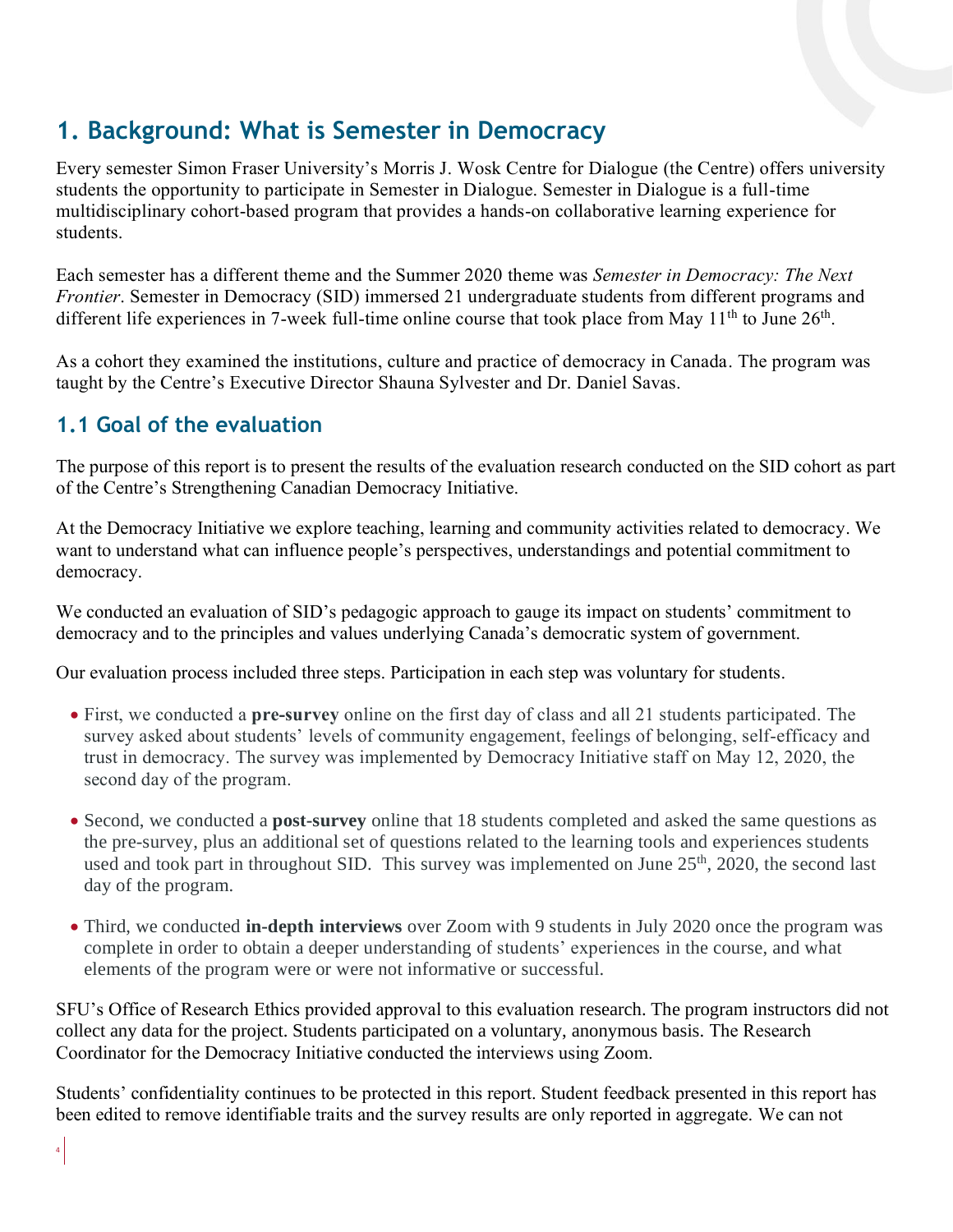present demographic based outcomes because it would identify participants. There are at least two examples of direct student feedback presented in this report from each of the 9 students that were interviewed.

#### <span id="page-4-0"></span>**1.2 Overview of the course components**

We provide a summary of the key components of the SID course to provide context for the rest of the report.

#### <span id="page-4-1"></span>**1.21 Assignments**

#### *Hosting Thought Leaders*

Each student was required to host a guest speaker, known as a thought leader. A thought leader is defined as someone who has been asked to engage in a dialogue with the class on a specific topic related to issues on democracy covered during SID. Thought leaders included elected officials from all levels of government, Senators, academics and community organizers. This exercise was designed to help students develop skills in facilitation and in organizing group discussion. Students were required to contact and coordinate with their thought leader, write a biography about them and write a brief on the dialogue's topic for the class. Students were then required to design and facilitate the dialogue for that day's topic, and lead a de-brief session following the dialogue.

Guests for each week included:

- Andrea Reimer
- Senator Yuen Pau Woo
- Matthew Mendelsohn
- Jody Wilson-Raybould, Ian Campbell, Mark Podlasly
- Kevin Huang, Miley Leong, CityHive, Ahmen Lelami
- Wendy Mendes
- Leah Bae, Aslam Bulbulia, Jennifer Reddy, Roberto Wohlgemuth

#### *Small Group Youth Engagement Project*

- Janet Moore, Amanda Gibbs, Vanessa Richards
- Javier Ruiz Soler
- Charlie Smith, Farhan Mohammed, Margaret Gallagher
- Shachi Kurl
- David Moscrop
- Maria Dobrinskaya
- Preston Manning, Max Cameron
- Am Johal, Jackie Wong

Students were put into groups to work on a youth engagement project targeting a specific youth target audience of their choosing. Each group developed an online democratic engagement strategy on the topic of the economic impact of COVID-19 on youth. Students partnered with a youth-serving democratic development organization for advice and conducted original research with their target audience. The projects were presented to an audience of peers, youth democratic practitioners and government decision-makers.

#### *Candidate Issue Brief*

Students wrote a brief on a specific policy issue for a hypothetical candidate seeking election. The briefs were verbally presented to a panel of former elected officials for feedback.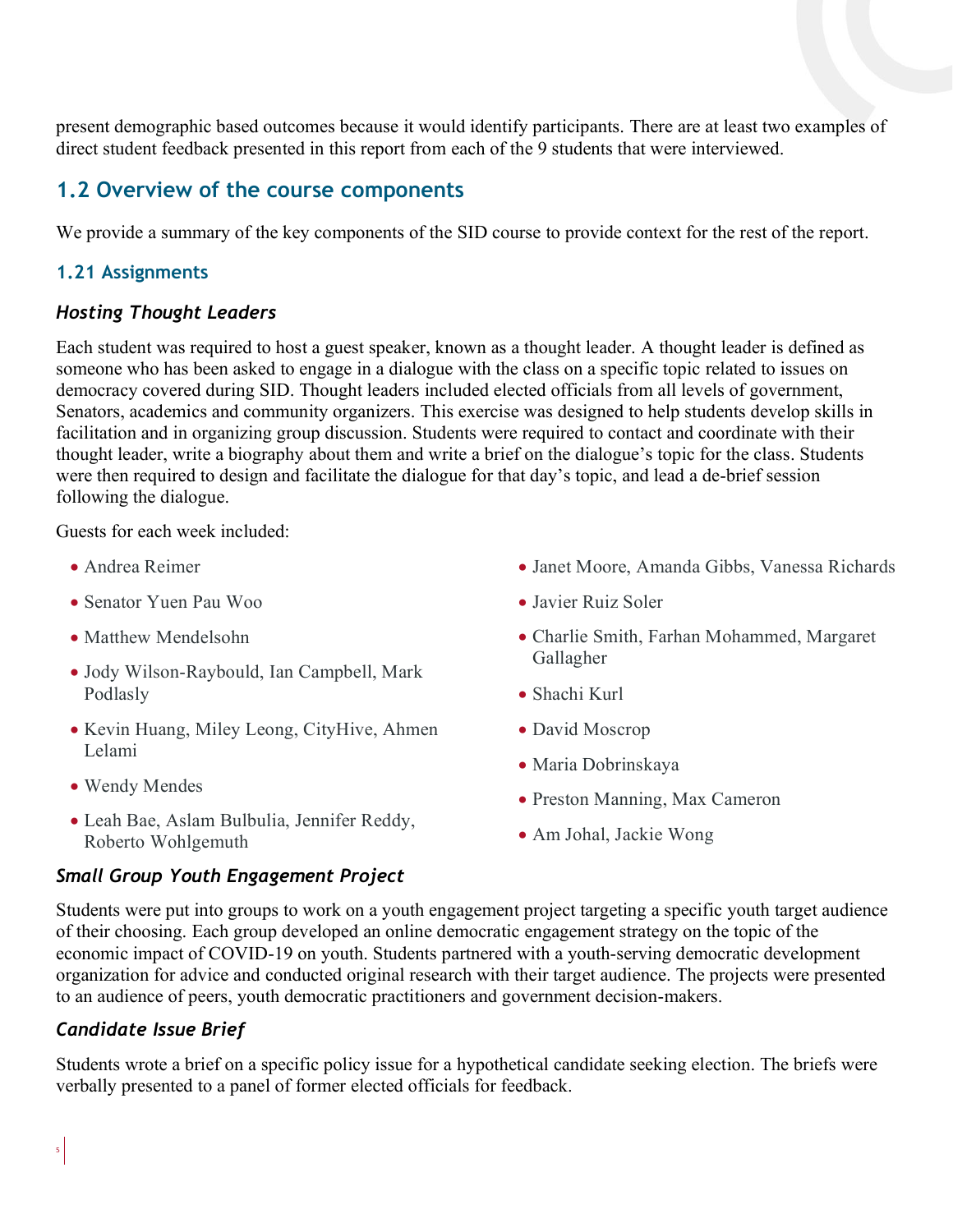#### *Profile on Democratic Champion*

Students wrote a two-page written profile on a person of their choosing that has played a role in Canadian democracy.

#### *Workshops*

6

Experts and instructors led a series of skills-building workshops on specific topics throughout the semester, including:

- What is dialogue?
- How to conduct data analysis
- Online facilitation
- How to write a blog post
- Public speaking and giving feedback
- Participatory budgeting
- Youth engagement and COVID-19 public policy
- Democracy skills and competencies
- Student organizing on campus
- Interview skills
- How to write a candidate issue brief
- Online engagement
- How to create a critical path
- Preparing your engagement strategy
- Campaign organizing
- Your role in democracy
- How to write a profile
- Online presentations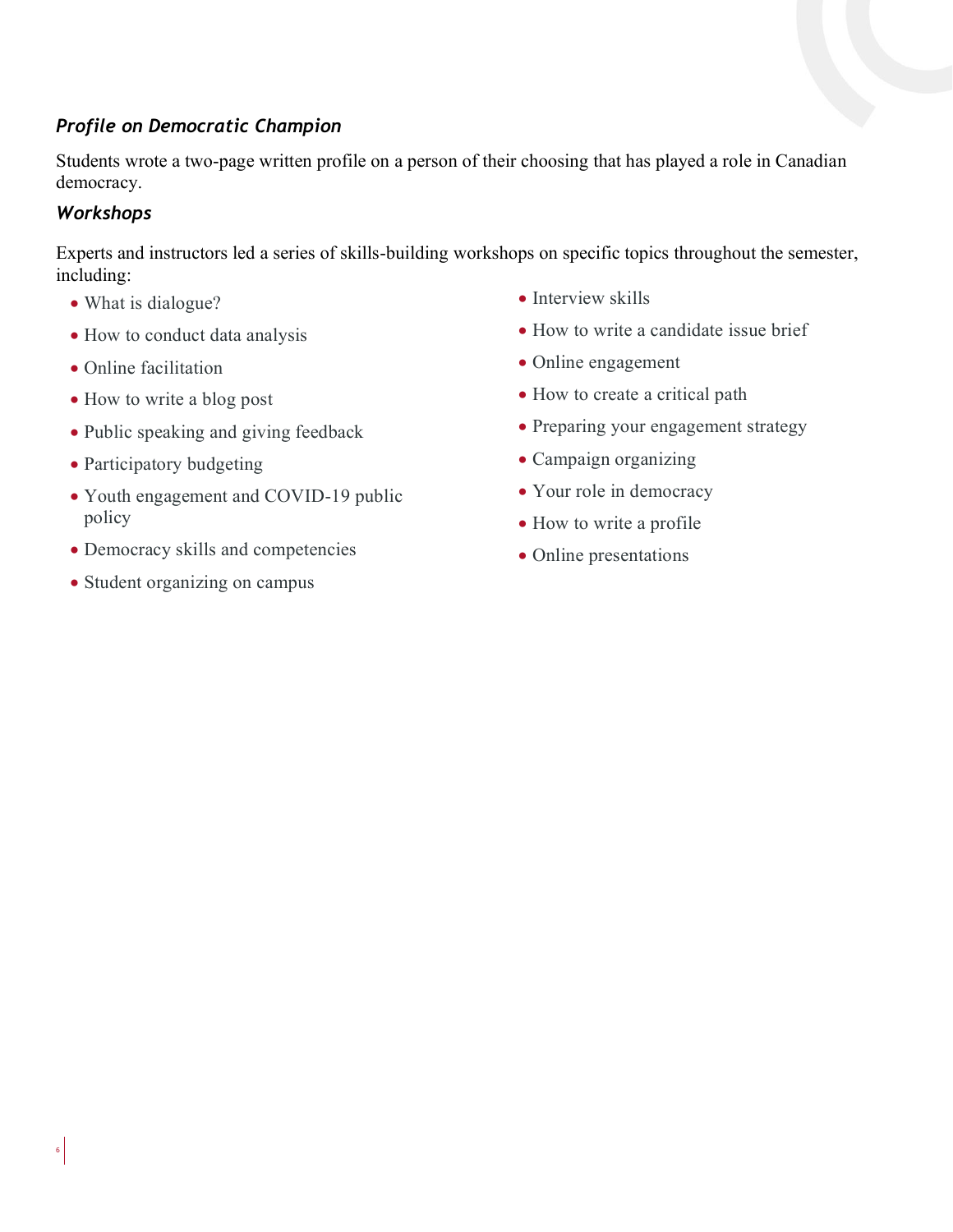# <span id="page-6-0"></span>**2. Evaluation Outcomes for the Semester in Democracy Program**

We examined the outcomes for this program based on student responses to the pre-program and post-program surveys and post-program interviews in this section. We investigated how these outcomes were cultivated and developed by the SID program in the following section.

## <span id="page-6-1"></span>**2.1 Students increased their confidence in their ability to make a difference**

SID increased students' confidence in their ability to make a difference in their community and to influence government.

Figure 1 compares the results from the surveys taken before and after the program by students. Figure 1 demonstrates that 81% of students believed citizens can have an influence government when they entered the course. After the program nearly all of the students agreed that ordinary citizens can influence government if they are willing to try. The post-survey results illustrate a **13-percentage point increase** in students' confidence in the impacts ordinary citizens can make on government.



7

#### **Figure 1 % of students that agree that ordinary citizens can influence government**

In our post-survey, we asked students about the impact of SID on how students perceive their roles in participating the democratic processes. Figure 2 illustrates **94% of students** indicated the course gave them a more positive view of their role. Where Figure 1 shows that students are more confident in the ability of average citizens, Figure 2 demonstrates that increased confidence also applies to students' view of their personal capacity as citizens.



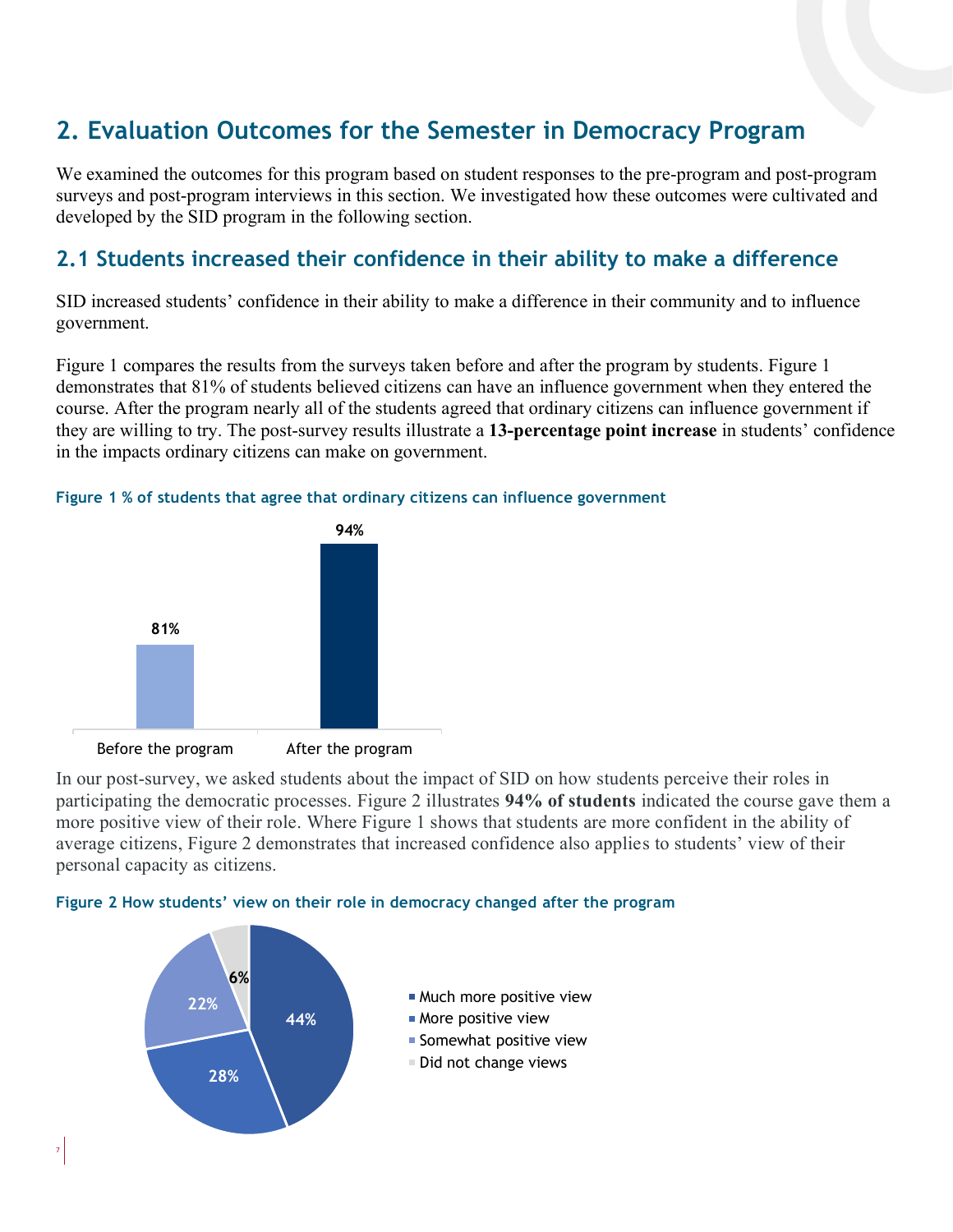Our research found students increased their overall self-confidence. It also suggested students increased their confidence in their ability as individuals, as citizens and as youth to make a difference in their government after completing SID. Students reported newfound confidence in their ability to impact their communities and an increased desire to have their voice heard.

In the interviews, students listed the new ways they have decided to get involved in their communities. They have attended protests, participated in engagement projects, signed petitions, started advocacy organizations and considered running as a political candidate. Students also stated being more confident in the ability to have conversations with powerful people and hold space on once intimidating topics.

The student feedback below exemplifies the experiences reported by many students in the interviews. The first student described his feelings of introversion and his disconnection from participating in public activities prior to the course. He goes on to highlight that as the result of the course, he has increased his confidence in his capacity to make a difference and participate.

"I'm a very introverted person normally. Very shy and hesitant to do a lot of things, but I've already noticed that I've started doing more things and just not stopping. I am realizing that I can do a lot of things and I am intelligent and capable enough to be involved and make a difference. I don't think I would have had that if it wasn't for this class."

Another student explained the discomfort they often experienced before the course when being put in situations around people knowledgeable about politics and democracy. She explained that the course increased her confidence in her ability to have political conversations through the discussions with thought leaders.

"I didn't think a lot about Canadian democracy before the course. I was always surrounded by people who are in politics and their expertise is politics, so in conversations I would kind of shy away. Before the program I was a little bit intimidated by the idea of democracy because I felt like I didn't really understand what it was. However, as the course went on I felt like I watched myself progress in my comfort with talking about democracy and politics and talking to the thought leaders that were intelligent about that kind of thing. I got more and more comfortable speaking to those individuals."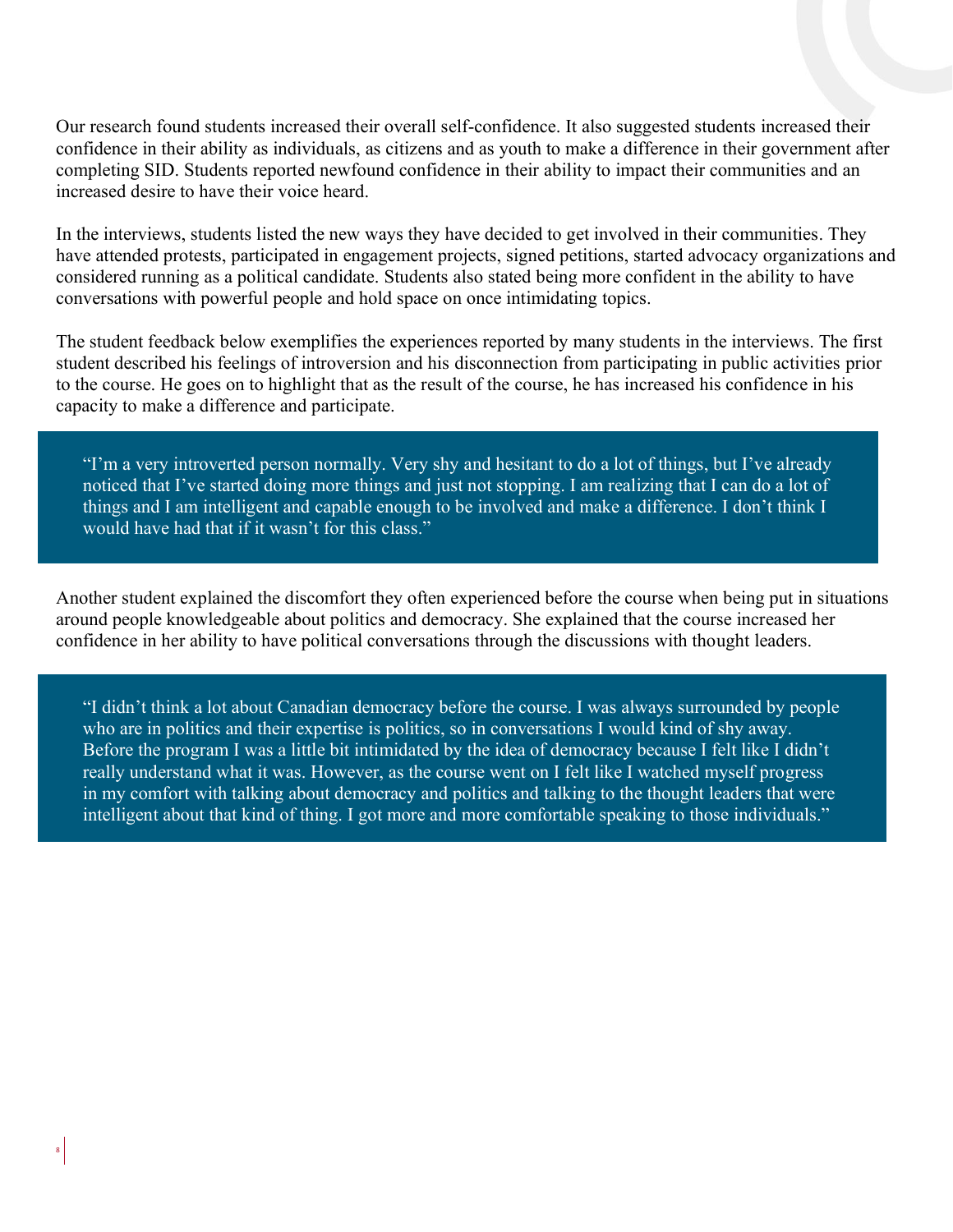## <span id="page-8-0"></span>**2.2 Semester in Democracy humanized politics and led to a more positive view of democracy**

The feedback from students suggests they completed SID with a more positive view of politics, government and democracy.

The pre-survey results displayed in Figure 3 suggest students were quite cynical of elected officials when entering the program with only 24% believing elected officials care. However, by the end of the course there was a **37-percentage point increase** in agreement from students that elected officials care what ordinary people think. This demonstrates a significant increase in the positive sentiment towards politicians and a reduction in cynicism as a result of SID.





9

This increase in positivity went beyond just elected officials. The post-survey results also illustrate the increased positivity towards multiple facets of democracy:

- **100%** of students have **more positive** views on getting engaged in democratic activities after the program.
- **83%** of students have **more positive** views of Canadian democracy/strength of democratic culture after the program.
- **78%** of students have **more positive** views of elected officials after the program.
- **72%** of students have **more positive** views of Canadians' commitment to democracy after the program.

The evaluative interviews further illustrate the evolution of students' perspectives. Students emphasized that their perspectives changed from when they viewed politics and democracy as cold or distant, to something they saw as human and people-centered. Students continually highlighted in the interviews how different components of the course humanized politicians including interacting with thought leader and other guest speakers. These experiences led to students viewing politicians as more approachable and politics as more accessible for people like them. This increased their willingness to be part of the democratic process.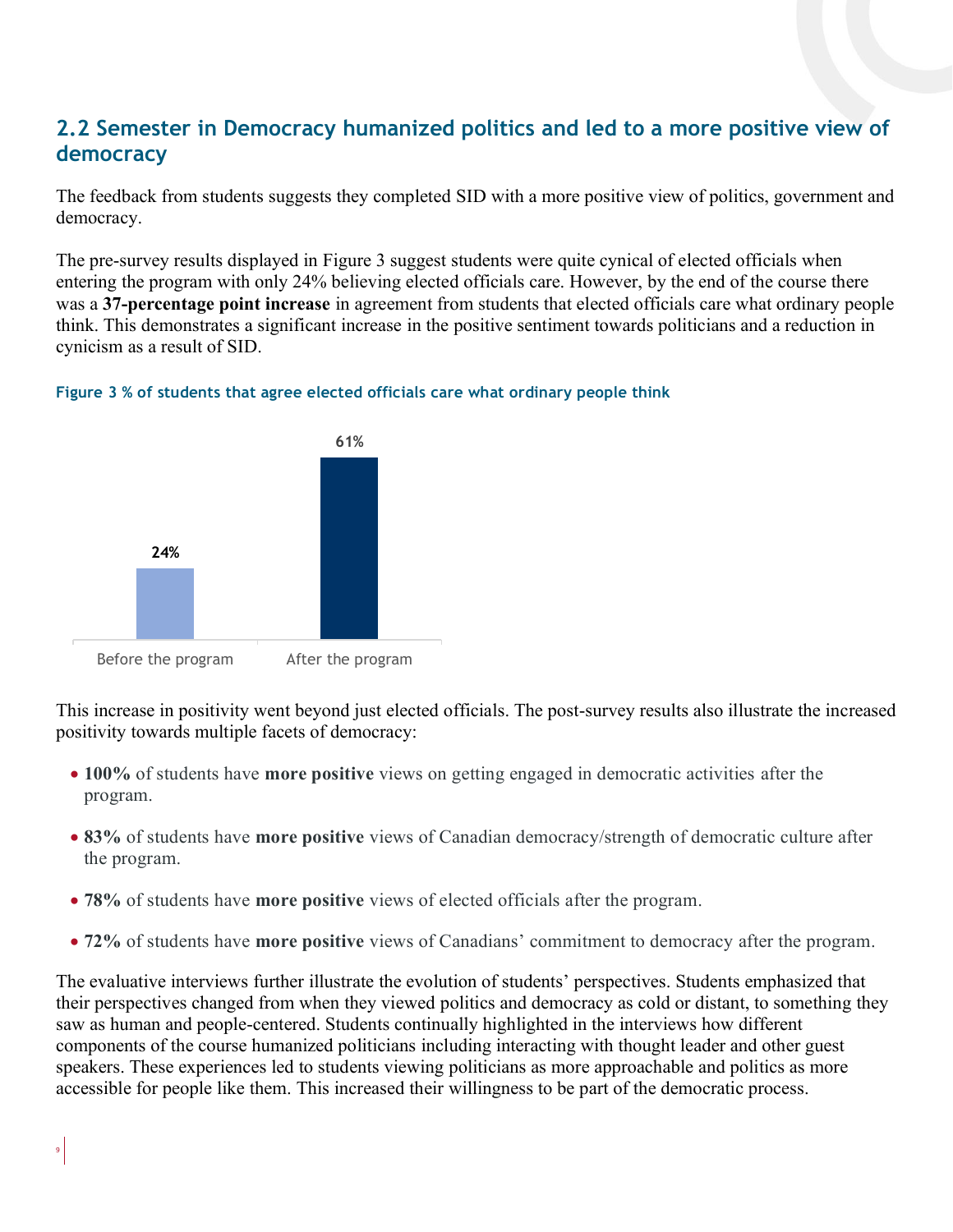The student responses below demonstrate how students were able to change their views on what democracy is and how it works. The program gave students the opportunity to meet online with thought leaders. The more informal setting of a dialogue, as opposed to a lecture, allowed students to converse with powerful people and see the similarities between the guests' experiences and values with their own. In hearing this, students could better relate to the guests and understand they are just people, like them, and like them, students could also be powerful actors.

The first student illustrates how dialogue in these structured sessions gave students the comfort and confidence to deepen their interactions with both presenters and with each other.

"Having all these people in power being in this class let me see these people are open. They're not scary. They're just people. Being able to talk to them and understand their humility as well, I feel like I'm very much more confident in that way."

The next student described how she went from seeing politics as something unattractive and something she wanted to disconnect from, to seeing politicians as well-intentioned relatable people. She explicitly stated her new willingness to work in government as a result of SID and this humanizing process of dialoguing with thought leaders.

"I've always looked at politics as something very cold and something I did not want to be a part of. But then one of our thought leaders said that politics is actually just humans working with humans. And I was, like, oh, I like humans. For whatever reason that one sentence just flipped everything for me and I realized there's so much humility within politics which is amazing and vulnerability within people. So then I started looking at politics as people instead and now politics is something I could consider working for. I'd be okay working for a government structure – which I never would have said before."

The student response below also emphasized that this course provided a unique experience of getting to meet and see the human side elected officials. This allowed him to realize they are all well intentioned, no matter their political perspective.

"I realized politicians are just people when you meet them. It's not something that I really ever thought about. I also think no matter what for most politicians they are trying their best and they all do want this no matter what end of the spectrum."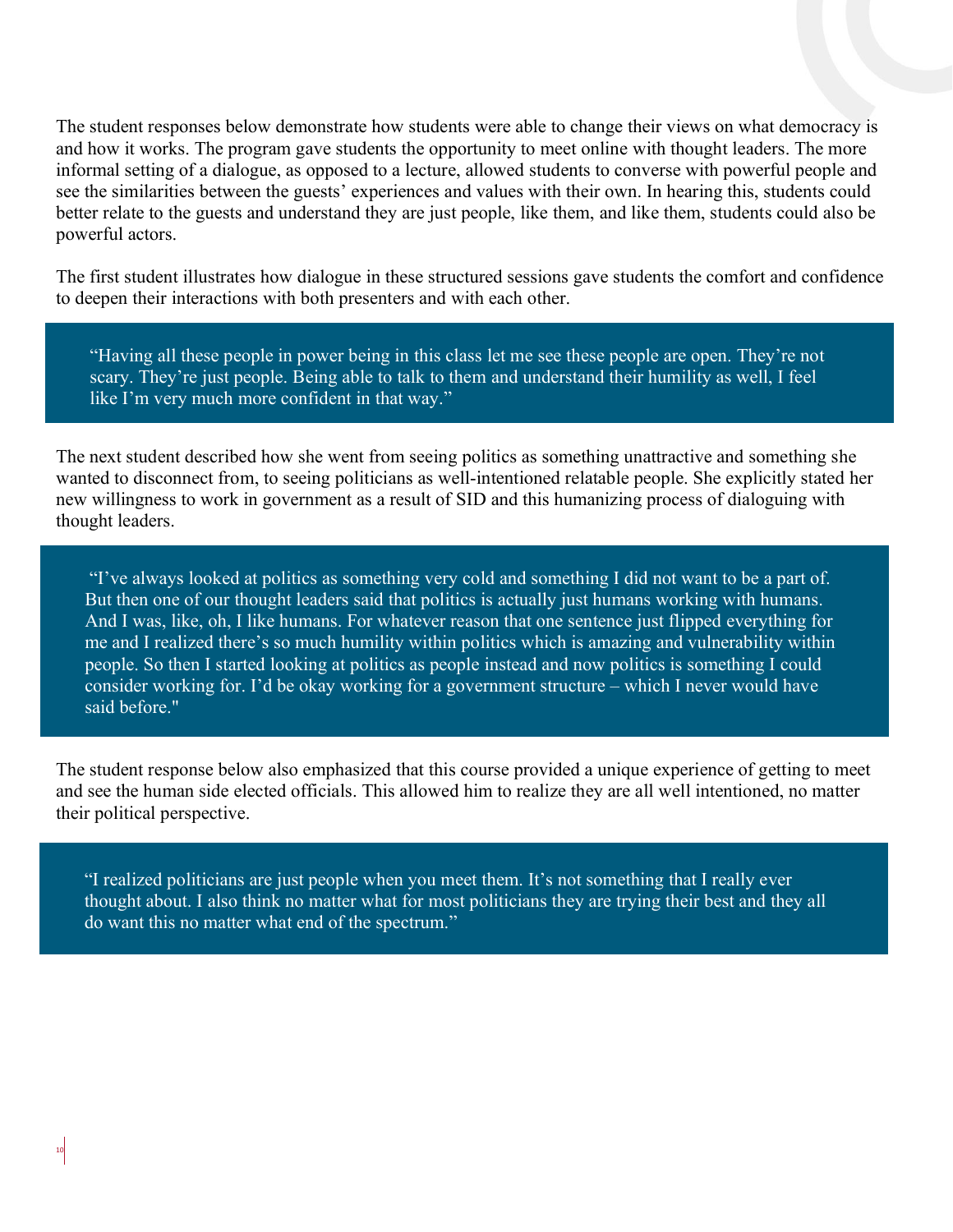The next student's feedback exemplifies how the experience of connecting with guests on a personal level allowed students to develop more empathy towards other public officials that the students never got to meet. This student heard the relatable challenges one guest was experiencing, and it allowed her to realize the humanity of other people in power, like the Prime Minister. Therefore, the positive and empathetic feelings developed through getting to know a few public officials on a personal level were effectively internalized and generalized to the wider public.

"I learned how everyone that's a part of this democracy are human beings. It definitely humanized politics. Now I realize that [Prime Minister] Justin Trudeau's a real person. I remember realizing when Renee Saklikar came in and she's the wife of [BC Health Minister] Adrian Dix and she can't go see her mom because he's the health minister, I realized they're just like all the real people out here. Just living life, and Renee was so fun and funny and cool. And Adrian Dix, I always had this perception of him from TV and I was, like, this is his wife? Like, oh, wow. It's just weird to see people's real lives and their real. It was cool. That was probably the biggest thing and that really helped me change my perspective on how we look at politicians."

#### <span id="page-10-0"></span>**2.21 Mixed results for students' levels of trust**

Students gained a more positive outlook on both democracy and democratic actors, but also expressed decreased trust towards multiple democratic actors and institutions. This finding is suggested by the pre- and post-survey responses displayed in Figure 4. The results indicate students decreased their trust in elections, Parliament, and mass media. The only actors and institution to gain trust were civil servants, the Supreme Court and journalists.



#### **Figure 4 % of students that trust each actor or institution**

The only actor to maintain the same level of trust was elected officials, at 61% of students trusting this group. The lack of a decrease in trust in elected officials can be interpreted as further evidence of the positive feelings towards politicians, as this is the democratic actor students interacted with the most. Students' increases learning and interaction with elected officials may have prevented a decrease in trust, unlike other actors.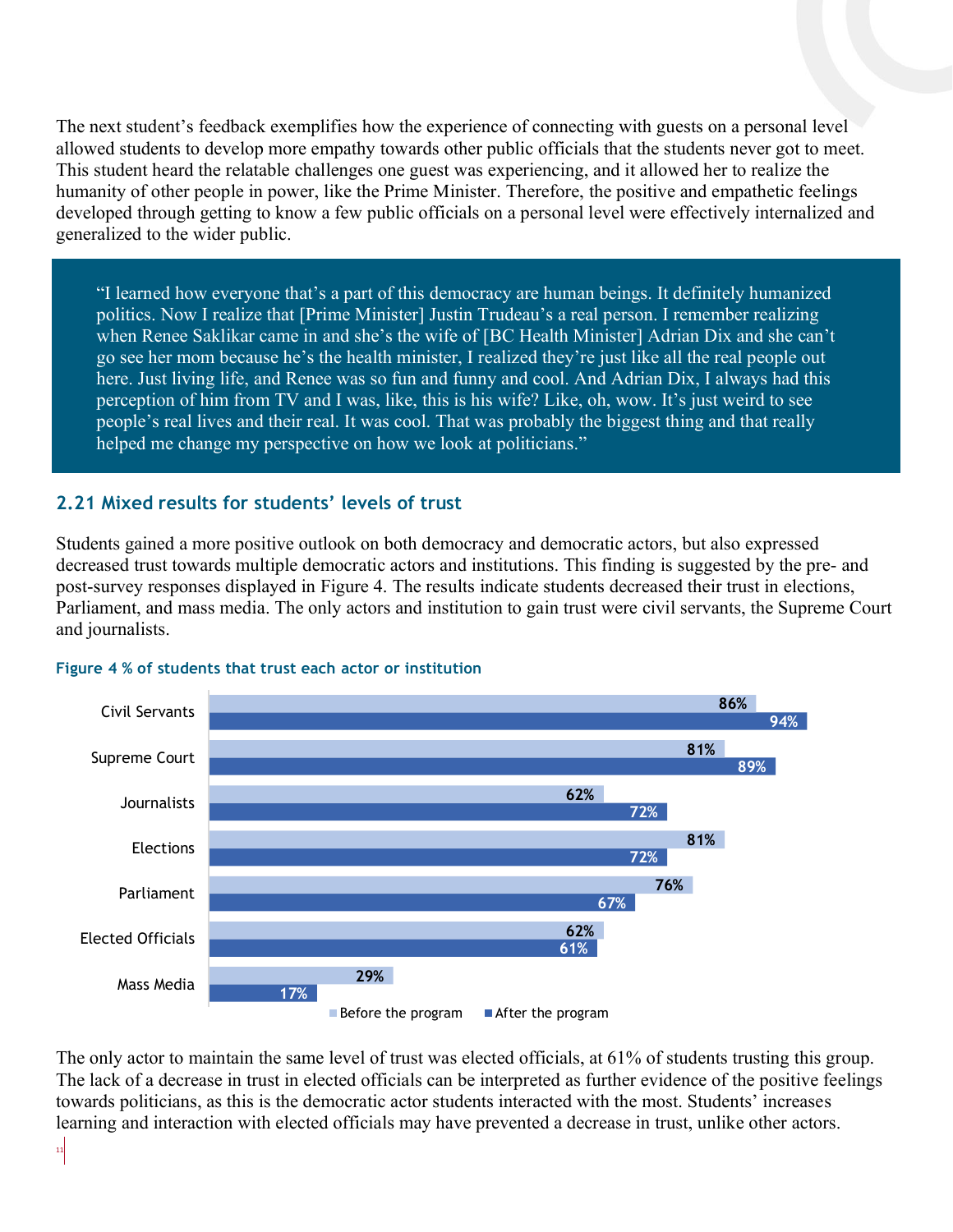One reason for the decrease in trust may be the fact that many students admitted to having an overly idealistic view of Canada's democracy prior to SID. In learning more about the complex realities of Canada's democracy throughout the course, students may have become more skeptical of actors and institutions. Skepticism is beneficial to democracy because it shows signs that citizens are critically analyzing the actions of government and therefore able to how them accountable.

However, if students were becoming more cynical of democracy, which is the belief that the entire system does not work and cannot be trusted, that would be harmful to democracy. The evidence of this evaluation does not suggest students are becoming more cynical, because the previously mentioned findings demonstrate students have an overall more positive of politics and democracy.

Idealism and blind trust are also not good for democracy because citizens are less likely to be involved and are not holding government to account if they just assume everything is great. Therefore, this decrease in trust towards some actors can be seen as a positive outcome for students and democracy.

In the interviews, several students stated feelings of "overwhelm" in learning about the many challenges currently faced by the Canadian democratic processes and institutions. These statements may indicate to their feelings of lack of trust. The student feedback presented below exemplifies this feeling of powerlessness to systematic challenges facing Canada's democracy that was highlighted by other students as well.

"In seven weeks my perspective of Canada, of colonization, on race, on Indigenous rights and relations – all completely did a one-eighty. I think I feel a little bit overwhelmed now with a lot of insight into what's actually going on and what other people's lives look like. I don't know how to make it better. And I don't know how it's going to be better. There was a lot of learning for me about my privilege and about what other people's experiences in the same democracy look like."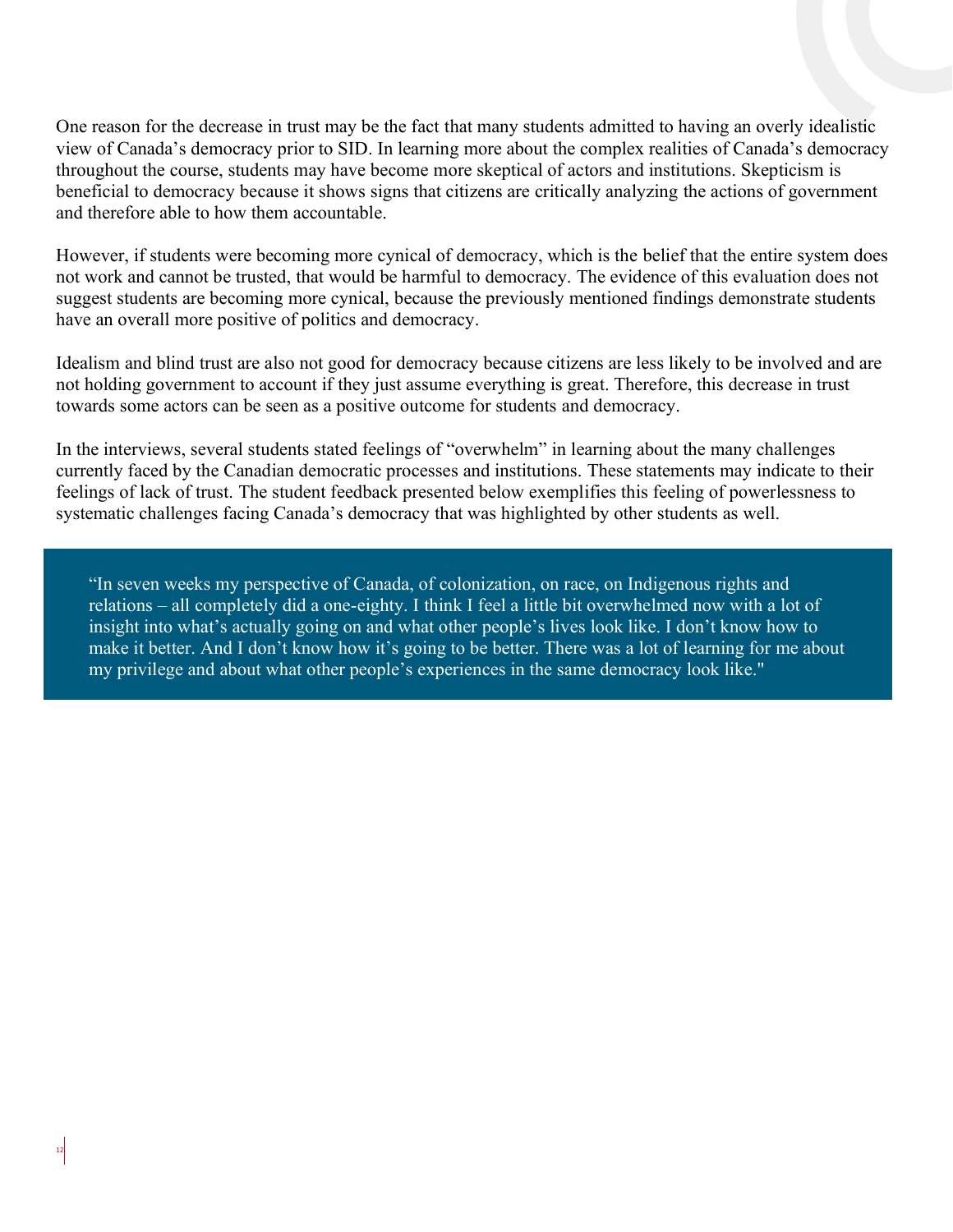### <span id="page-12-0"></span>**2.3 Students better understand the complexity of democracy**

Our research suggests SID equipped students with a deeper understanding of the complex reality of Canada's democracy. We learned students entered the class with varying levels of understanding of democracy. Even those who entered the class with a high level of theoretical understanding of Canadian government reported completing the course with a more practical understanding of how Canada's democracy functions. Students reported having multiple opportunities to better understand the challenges facing Canada's democracy and gained knowledge and connections with those trying to solve those problems.

The survey results demonstrate a significant increase in students' understanding of how to address the challenges to democracy:

- The percentage of students that identified as having a **strong level of knowledge of strategies to strengthen democracy** in Canada increased from 33% to **95%.**
- **94%** of students stated they **increased their understanding of key policy issues related to democracy** after the program.
- **89%** of students indicated they were able to **develop strategies to address the economic impact of COVID-19 on youth** after the program.

Students were made more aware of the challenges facing Canada's democracy as part of the SID course. As previously mentioned, some students had a very idealistic view of Canada's democracy before the program and left the course with a more critical understanding of it. Students reported in the interviews it was both insightful and a challenge to learn about systemic issues that are limiting Canada's democracy including contemporary impacts of colonialization and systemic racism.

The student feedback below described the difficulty of grappling with knowledge of the continued injustice experienced by people in Canada and abroad. They also illustrate the common sentiment among students that SID provided a valuable space to discuss these challenging topics with peers and guests. Although students reported the burdened with this knowledge, they also felt emboldened to make change as a result of the course.

"You hear a lot of things about challenges with democracy. We had a discussion about Black Lives Matter and police brutality in the States, it's hard to contemplate how do you keep going living your life knowing that there's injustice in the world. You can't disassociate from it because that's how we got into this problem. But how do you move on? Or how do you continue to live in a world when the world is crap? This class gave me the opportunity to discuss it with fellow peers and with other people who are a lot more engaged or aware of the topics than we are. So, while I come out of it more bogged down and thinking more about it, it's also a good thing because I'm thinking about it. I'm actually trying to change it."

"I definitely feel more committed to democracy as a result of this program. I am also a little bit discouraged because before I thought it was this impermeable higher being that existed in Canada until I met a bunch of politicians over Zoom and learned a lot about the reality of the system. I realized that democracy is a lot closer to home than I thought it was, but also a lot messier…it humanized the system for me. I feel more engaged in democracy for sure and also kind of like overwhelmed by what I think needs to happen. But that's a good thing."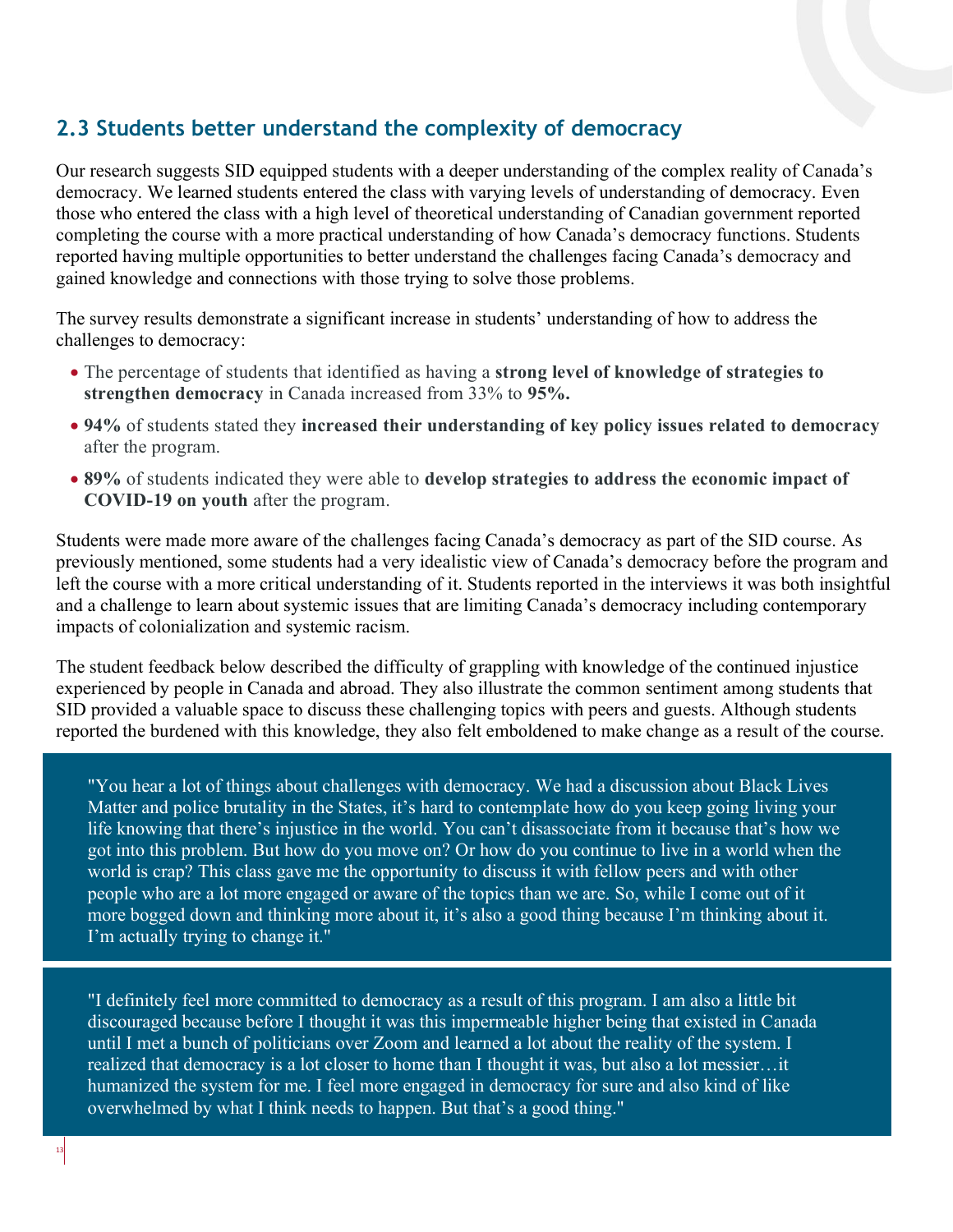## <span id="page-13-0"></span>**2.4 Students expanded their understanding and willingness to participate in engagement**

The course expanded students' understanding and willingness to participate in democratic engagement activities. When we asked in the pre-survey how knowledgeable students are about their role in democracy, approximately half of the students indicated they had some understanding of their role, whereas in the postsurvey **100% of students** indicated they have a **strong understanding of their role in democracy in Canada**.

Knowledge of democratic engagement also significantly increased after the class. **100% of students** indicated they have a **strong understanding of democratic engagement**, a **48-percentage point increase** from the 52% that believed that before the program.

Additional post-survey results demonstrate the learnings students gained related to democratic engagement:

- **100%** of students indicated they were able to **gain new skills related to democratic engagement**.
- **100%** of students suggested they were able to **explore formal and informal ways of getting involved in democratic activities**.
- **94%** of students suggested they were able to **increase their understanding on why democracy matters**.
- **89%** of students specified they were able **to explore ideas for young peoples' democratic participation**.
- **83%** of students indicated they were able to **provide input to government decision making on COVID-19 impact on youth**.

Our interviews with students indicated that they increased their interest in participating in democracy after expanding their understanding of what actions are considered 'democratic.' For many students, voting was the only activity they participated in that they considered 'democratic.' However, SID expanded their definitions to include a wide range of activities and approaches that would be considered democratic. Students reported that learning the different ways to get involved helped them better understand where they fit and can participate in their democracy as a result of SID.

Students suggested learning what forms of engagement were effective in making change was also an important factor in students wanting to be more involved. Students listed many ways each of them is now getting involved in politics and their communities including attending protest, participating in online engagements, starting new organizations and contacting elected officials. Students emphasized the activities and learnings from SID increased their willingness to engage in their democracy and influenced the new approaches they are taking to be involved and heard.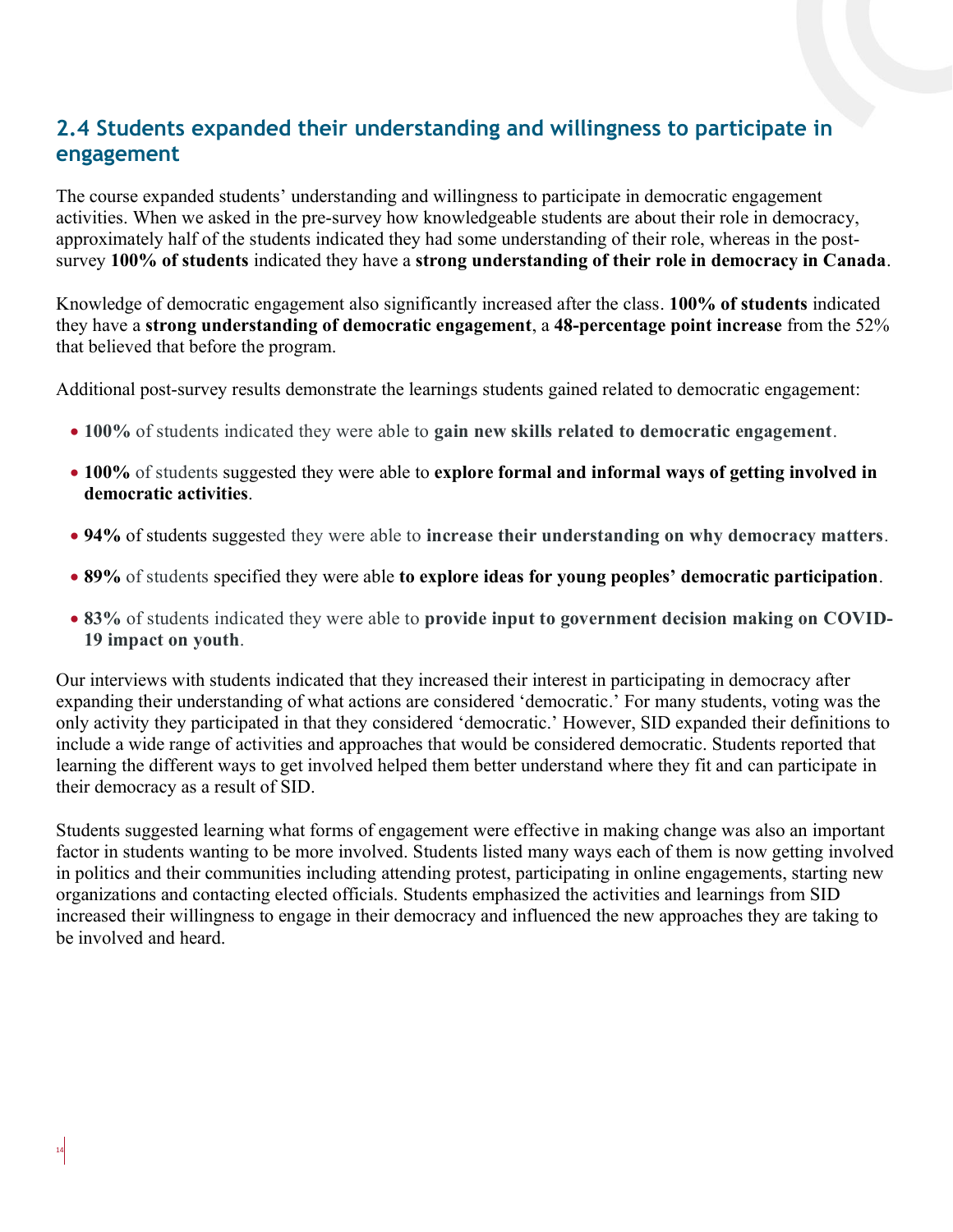The first student below illustrates the common experience of her peers that voting was the only activity she did that she considered democratic. However, she elaborated that SID expanded their knowledge on the ways to get involved and demonstrated that participation can effect change. This student felt empowered to get more involved because they are confident that it would make a difference and she would be heard.

"I was very unengaged in our democratic system. I voted in all the elections, but other than that, I haven't done a lot. Now, I've learned a lot of the ways that exist to engage in democracy and that they work. I learned people are listening. I definitely feel more equipped to call up MP's and I know that that's actually something that you can do and maybe they will listen. I had no idea about any of that. I didn't know that protests worked. I didn't know that petitions worked. I didn't even know what an MLA was."

The next student described the importance of learning the different ways to participate in democracy. She especially valued that the course provided opportunities to actually put these techniques into practice. The combination of learning a variety of approaches with the hands-on training equipped her with the confidence to get involved.

"Actually, my perspective on the democracy changed a bit. I think I didn't have enough understanding about what it looks like, so by actually participating in it, I see there is a way how I can make a difference. How I can, for example, participate in a campaign. How I can make my voice heard. How I can suggest a new policy even. Actually, by participating shows me how these are the channels and ways I can make a difference."

Both students' feedback highlights the importance of learning about the effectiveness of civic participation in making change. SID convinced students that public engagement matters, and it works. This can be linked to students' increase in confidence that they can make a difference and their increased desire students have to be involved.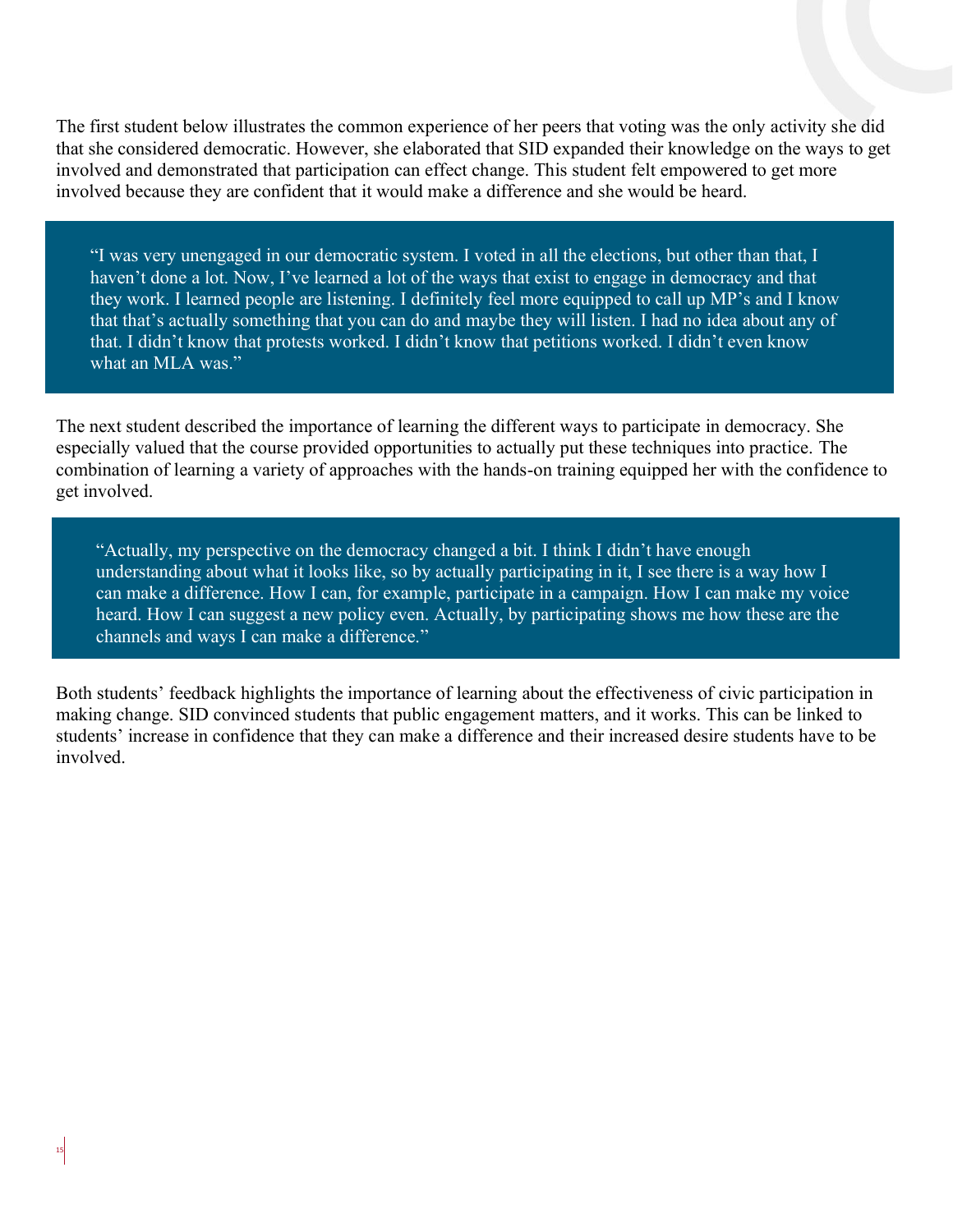### <span id="page-15-0"></span>**2.5 Students increased their commitment to local politics and community involvement**

Students reported increasing their commitment and the value they see in local politics and community involvement as a result of the SID course.

Figure 5 illustrates the **15-percentage point increase** in students' confidence in being able to know who to contact in their community. **72%** of students agreed that after the program that if they had a concern, they would know who and how to contact someone. This survey result suggests students were equipped with increased knowledge of local systems and that they cultivated a deeper connection to their local areas.

**Figure 5 % of students that agree that if they have a concern in their community, they know who to contact**



In the post-program interviews, students reported having minimal knowledge or interest in local government when entering the program. As a result of the activities, guests and learnings from SID, students reported leaving the program with a deeper understanding and greater interest in local engagement. This increased knowledge and commitment to local politics can be connected to that increase in confidence students left the program with, because democratic involvement became much more accessible and approachable when experiencing the local opportunities to get involved.

Many students specifically listed how they were now, or planning to, participate in their communities and politics as a result of the program. This first student's response described his increased interest in running for local office despite cynical advice from previous professors. He illustrates students' increased confidence in their ability to make a difference, as he acknowledges there are challenges to that role, but he is confidence he would be effective at it.

"During the class I started getting involved with local political parties a little bit more and potentially putting my name forward to become a candidate and stuff like that. In the my first poli sci class at SFU, I remember my prof saying political scientists rarely ever become politicians because they realize all the problems with it. However, after taking this class and realize, yeah, I think I'd actually be pretty good at it. So trying to give it a go."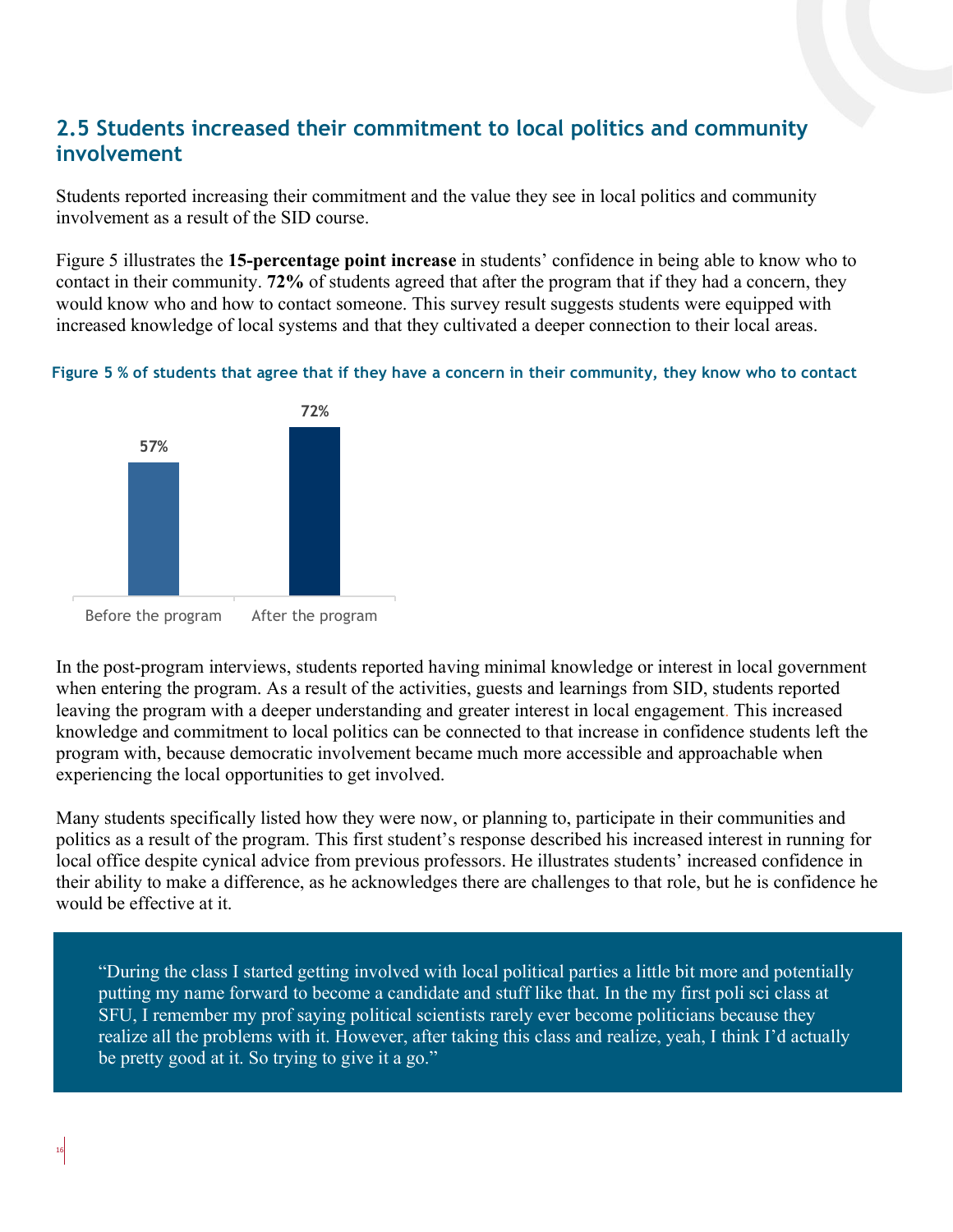The student feedback below exemplifies a common theme amongst the students interviewed that they started the program with minimal interest in local politics, but left seeing the greater importance and impact that can be made at a local level. They both emphasize their deeper understanding of the interconnected importance between local and high levels of government. They also both state their desire to participate at the local level due to both its importance and proximity.

"I feel more committed to democracy in like the realest way. I care more about things I never cared about. I never realized how important the city is. I was a political snob and saw city stuff as so boring. Now I realize, no – the province and the city and the towns, that's interesting and so pivotal to our own lives. It's integral to start within-- know your individual stuff and then you vibrate out to your family and it needs to vibrate out to your own community and your city."

"I'm much more interested in the local level politics now which I wasn't before. I kind of disregarded it. It always sounded boring, but now I have been looking up my city councillors, the mayor and even though I don't live in Vancouver I've just been really interested in making sure to play more of a role in municipal politics. Because the local affects the national, and the national affects the local, and it all affects the global as well. So it's all interconnected, and I think it's so important for me not to overlook that again."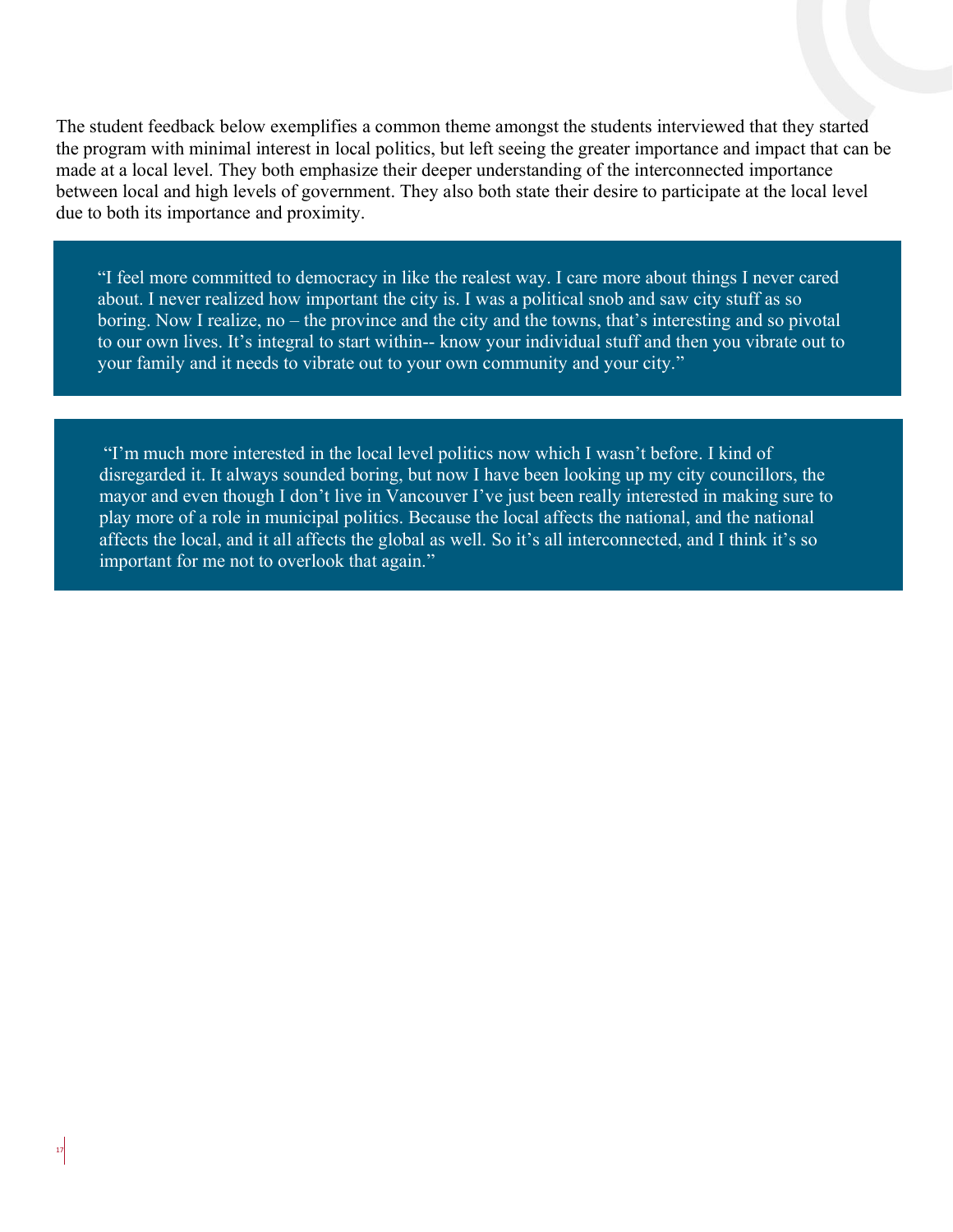### <span id="page-17-0"></span>**2.6 Students were equipped with transferrable skills**

Students were able develop and put into practice a variety of valuable skills throughout SID. Figure 6 illustrates the significant increases in students' knowledge on most aspects of dialogue including online facilitation and online engagement, and aspects of research including data analysis and interviewing. The survey results also depict substantial growth in the understanding of creating a critical path and writing skills for democracyrelated documents such as writing a candidate issue brief, profile and blog posts.





 $\blacksquare$  Before the program  $\blacksquare$  After the program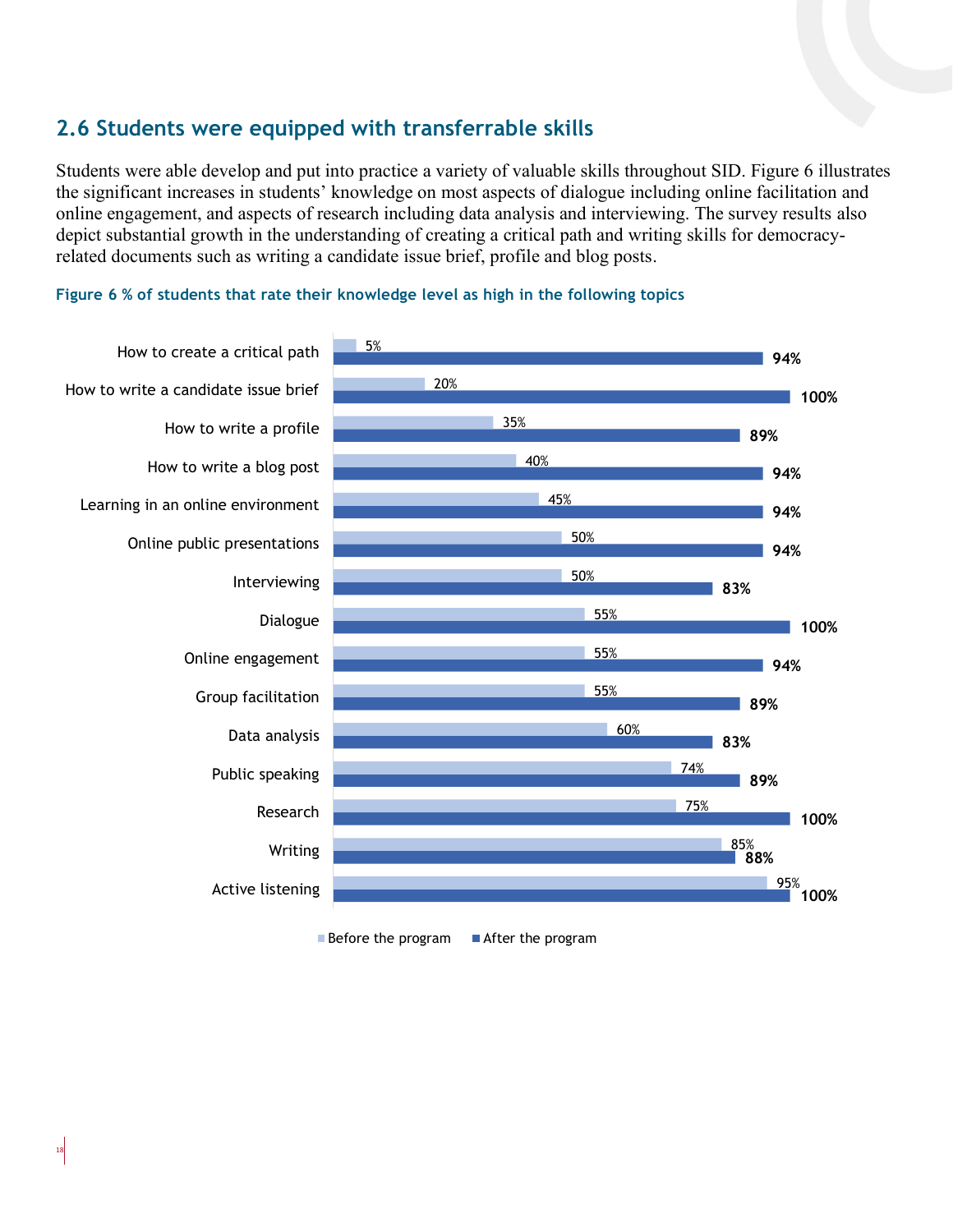Our interviews found that students valued developing transferrable skills during the program. Key skills mentioned in the interviews included those related to facilitation, public speaking, dialogue and research. Students also reported already using their SID experience to apply to jobs and other opportunities. Students additionally highlighted that learning and being able to apply these skills in class increased their confidence and desire to seek out new opportunities.

Both the examples of student feedback below describe the transferability of the skills they learned throughout SID. They suggest these skills have opened up new opportunities for them, both as a result of their increased capacity but also their increased confidence in said capacity.

"I think a lot of the skills that I gained here will most definitely be used in some capacity. I've already got it on my resume. Definitely the training on facilitation skills and stuff like that is insanely valuable. I never realized how many applications that I was applying for were looking for a skill like that and how valuable it was with a lot of things."

"I actually just applied to a job yesterday and it wasn't for an Arts student, it was for communications student. With my facilitation and dialogue and public engagement skills that I learned through this class I felt more capable. I imagine things like that in my career will be more accessible to me."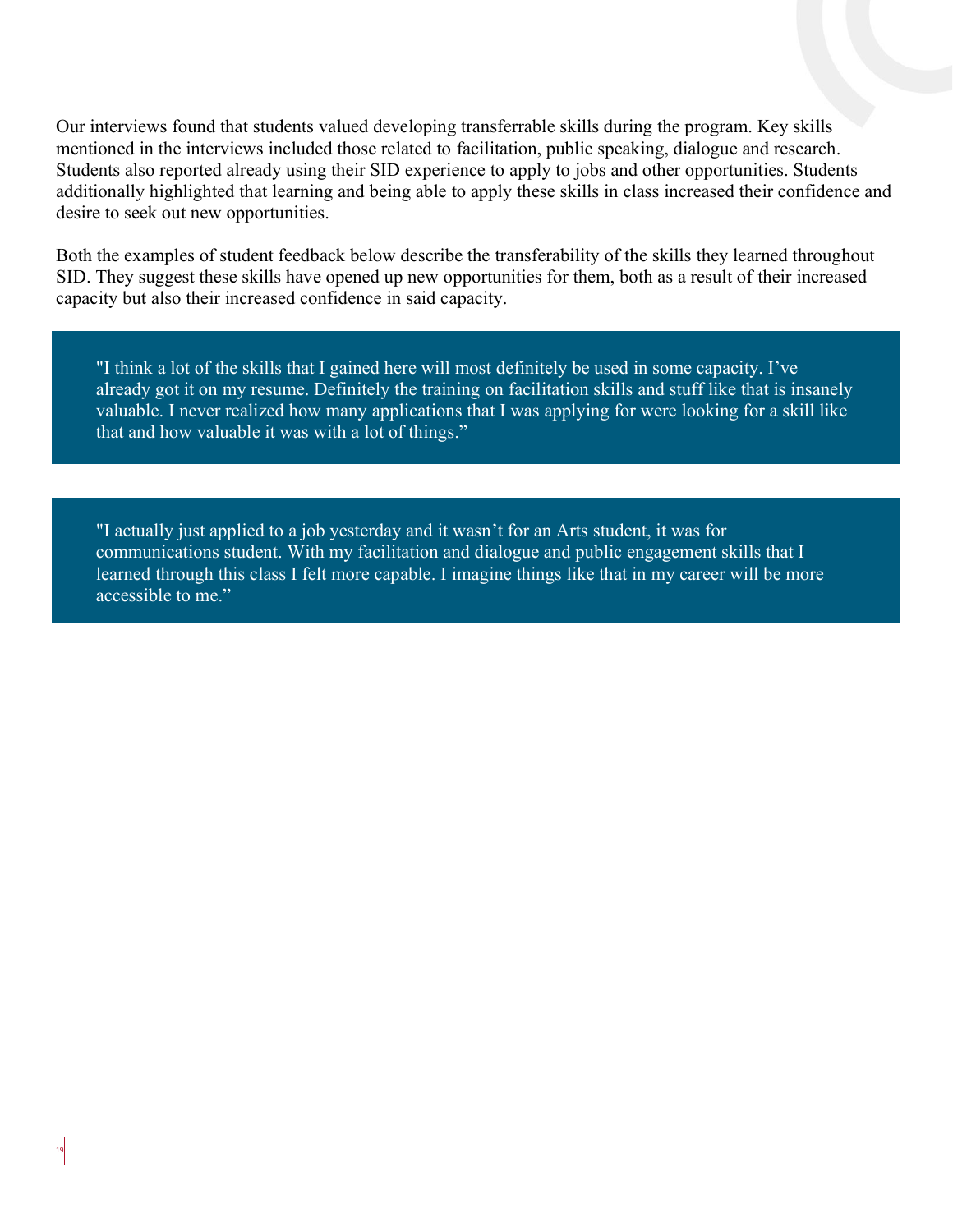# <span id="page-19-0"></span>**3. Components of the Semester in Democracy program that produced change**

Next, we analyzed the evidence collected throughout our research to determine how SID made the outcomes highlighted in the previous section possible for students.

In our post-survey we asked students to select the components of the course that they found most valuable to their learning. Figure 7 illustrates that all the students surveyed believed that hosting a thought leader was the most valuable experience, followed by the youth engagement project and writing the candidate policy brief.

**Figure 7 % of students who selected each assignment as most valuable for their learning**



Our interviews with students provide further insights into what they perceived as the primary sources of their learning, growth and ultimate increase in commitment to the democratic system.

### <span id="page-19-1"></span>**3.1 Thought Leaders**

Figure 8 depicts the thought leaders dialogues that students found most valuable. The results demonstrate a diverse range of topics students enjoyed including those on the ideas of democracy, Indigenous People and democracy, and democratic institutions.



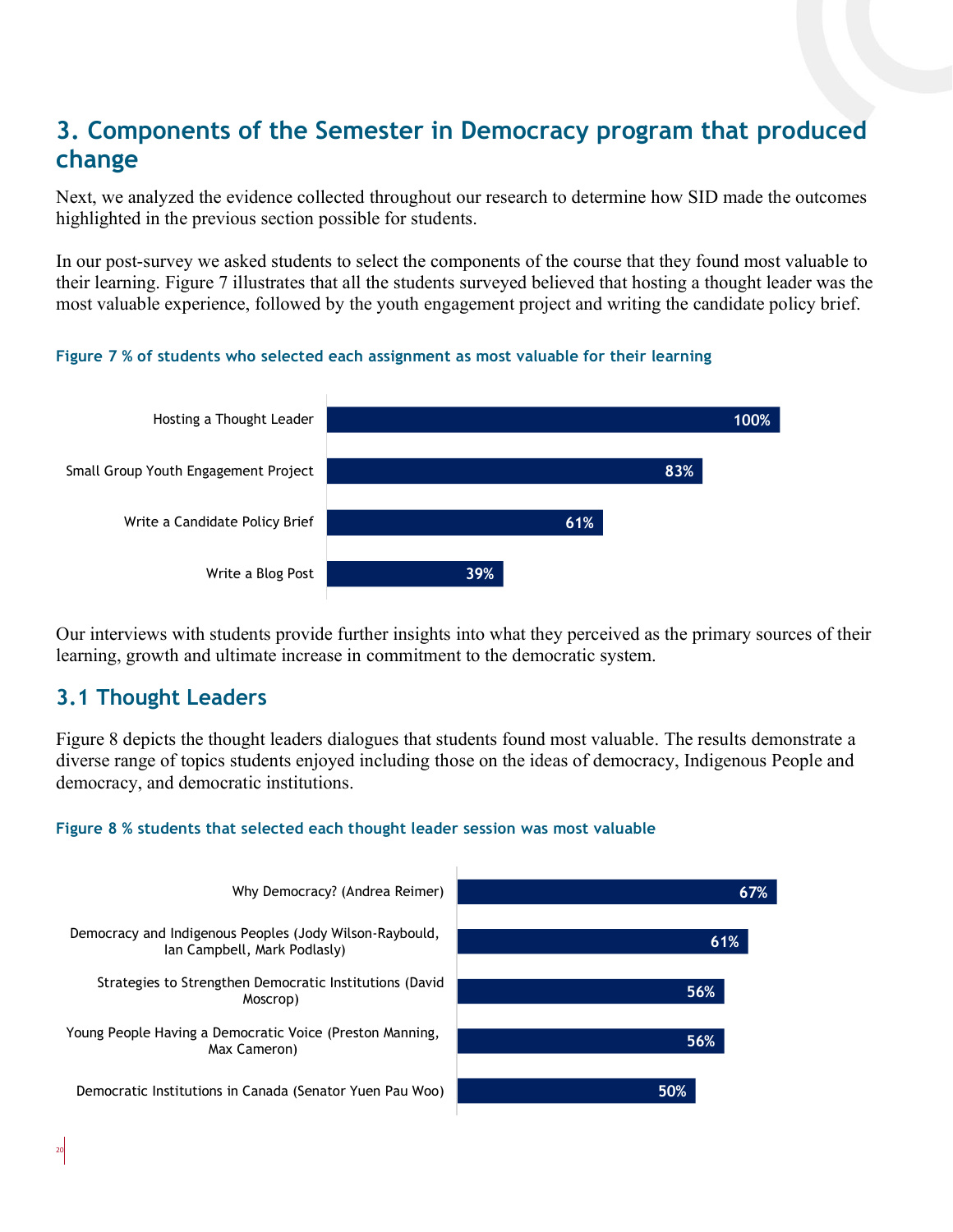#### <span id="page-20-0"></span>**3.11 Hosting a Thought Leader**

As our post-survey results in Figure 7 demonstrate, all the students indicated that hosting a thought leader was the most valuable component of the course.

Students expanded in the interviews that hosting the thought leaders was empowering. This next student's feedback describes the empowerment they experienced from the significant responsibility put on students to host these high calibre guests and lead a dialogue over Zoom.

"Hosting a thought leader was a highlight of my experience because you never have that opportunity in a class to take that much responsibility for something. It was three hours that were completely up to you to run the class essentially, which you would never get in a different class. No prof would hand over the reins for three hours and say okay, teach, run the dialogue, meet these people and organize these things. So that was a really cool experience getting to structure a dialogue and then getting to actually run the dialogue with the people. Also, just the calibre of the guests; the fact that our thought leaders were such influential, informative, inspiring people was definitely a highlight of the course."

#### <span id="page-20-1"></span>**3.12 Interacting with those directly involved in democracy**

In addition to hosting thought leaders, having conversations with guests was emphasized by many students in their interviews as the key part of their learning. Students believed the thought leaders truly listened and valued what they had to say. Students stated in the interviews that they particularly appreciated being able to ask questions and discuss topics with these guests. These informal interactions helped humanize them and made democracy more tangible because they illustrated for students the potential paths they could take to get involved.

The student feedback below describes how elected officials in particular were able to humanize politicians as "just normal approachable people". Connecting with elected officials in a relaxed setting allowed students to feel more engaged and heard. This student was empowered and hopeful to learn just how many people are committed to citizen engagement.

"We've had some experience with politicians, and while some of them I do agree with, some of them I don't agree with, I can say that all of them have the best interests of the people. They might not fully agree with you, but they will be willing to sit down and listen to you and talk to you and ask you questions. So, I'm more engaged that way. I also found that there's a lot more people who actually are trying to help democratic engagement across the city, across the country."

Many student respondents expressed the value of their exchanges with Shauna Sylvester, Executive Director of the Centre for Dialogue, and co-instructor of the program. They valued learning about her personal experience when she ran for Mayor of Vancouver in 2018. Students spoke of their trust and relationship with her as a factor that aided with learning.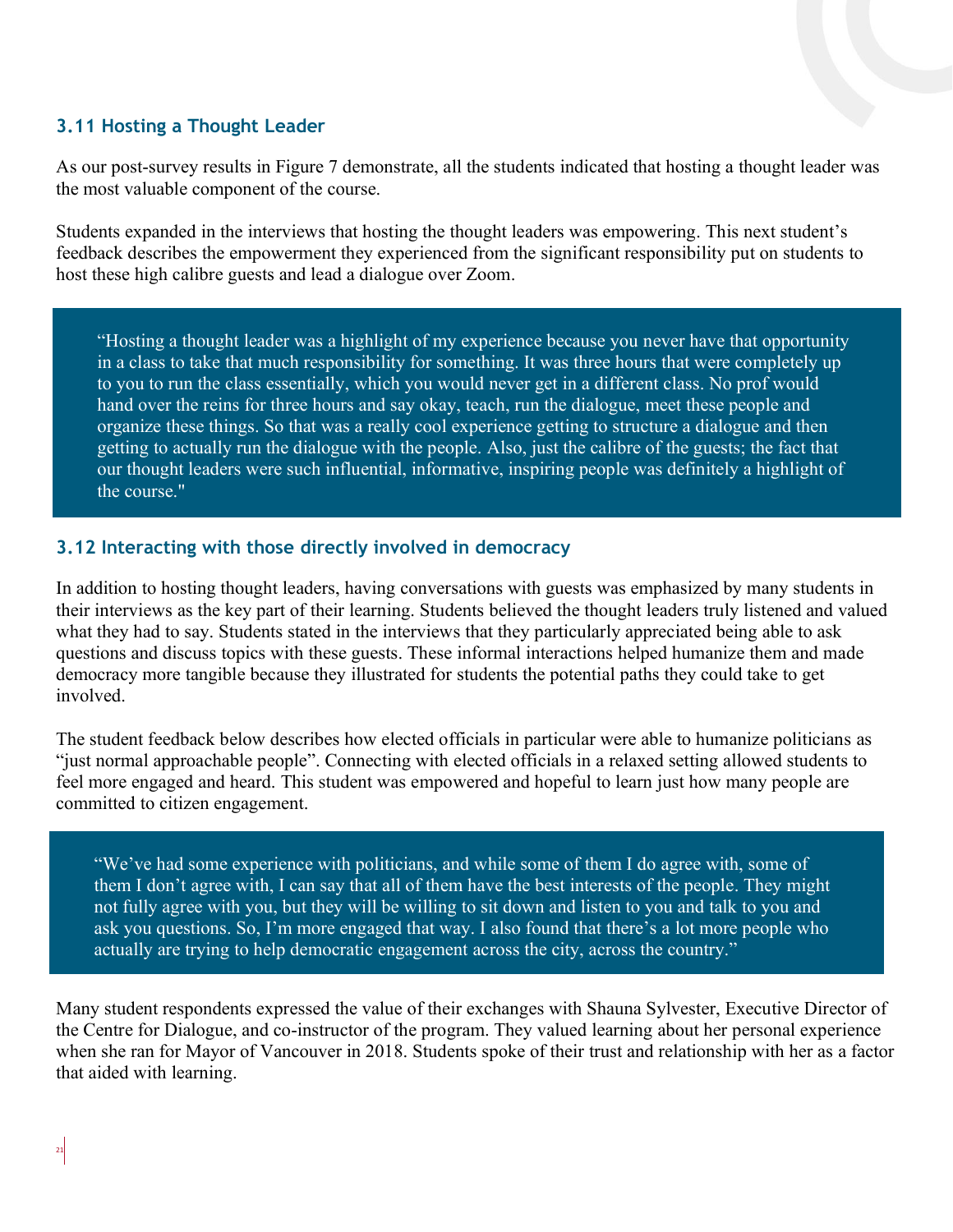#### <span id="page-21-0"></span>**3.13 Diversity of Thought Leaders**

Students also reported that the diversity of thought leaders in terms race/ethnicity, age and gender, as well as representation along the political spectrum added legitimacy to the program and their learnings. Students expressed that this enhanced legitimacy increased their positive view of politics, as they were able to connect with people across different groups, parties and professional backgrounds. This further exemplified for students how people from all experiences could be involved in democracy. Students also implied being able to connect with people across the political spectrum reduced their polarization and made them more open to perspectives from differing viewpoints.

The student's feedback below shows how hearing from diverse perspectives helped her better connect with the idea of democracy. It expanded her understanding of democracy beyond the narrower definition she held before the class. She heard how interconnected democracy is and that helped her, and other students better understand their role and were they fit in democracy.

"I would say definitely the thought leaders were the most impactful because they all brought a really different perspective and a different interpretation of what democracy is. As the program went on I felt like my definition of democracy and the boundary that I put it in continued to expand because everyone who came in either had a different idea about what it was and had a different way that it applied in their life or career. Which was really cool to see that it really bleeds into a lot more things than I thought it did."

The students' response below emphasizes how the inclusion of diverse guests and concepts cultivated greater trust in the integrity of the program. Other students shared that learning from a variety of perspectives strengthened their confidence that what they were learning was more universal and acknowledged many pointsof-view.

"I think the thought leaders are the ones that stand out most, all the different people. With Indigenous governments, with youth leaders and then we had some on populism, nativism, which I thought was really interesting. Democracy and technology, just surveillance misinformation - that was one of the ones I was most interested in. We also had democracy and journalism, so we had people from the CBC and local newspapers. We also had, like, former leader of the opposition. We had Preston Manning which was really interesting. I think what stands out for me kind of was the diversity of opinion and it felt very nonpartisan just who we had. We had people from on all ends of the political spectrum."

In the interviews, students highlighted a variety of different thought leaders that they each developed a personal connection with, and often continued to interact with after the program.

As Figure 8 (above) showcased, the dialogues with Preston Manning and the other with Jodie Wilson-Raybould and Indigenous leaders were two of the most valued thought leader sessions. These two sessions in particular were mentioned by nearly every student we interviewed as their most impactful experience of the program. Both dialogues are examples of students making the strongest connections specifically with leaders that were far outside their typical networks of knowledge or connections before the program.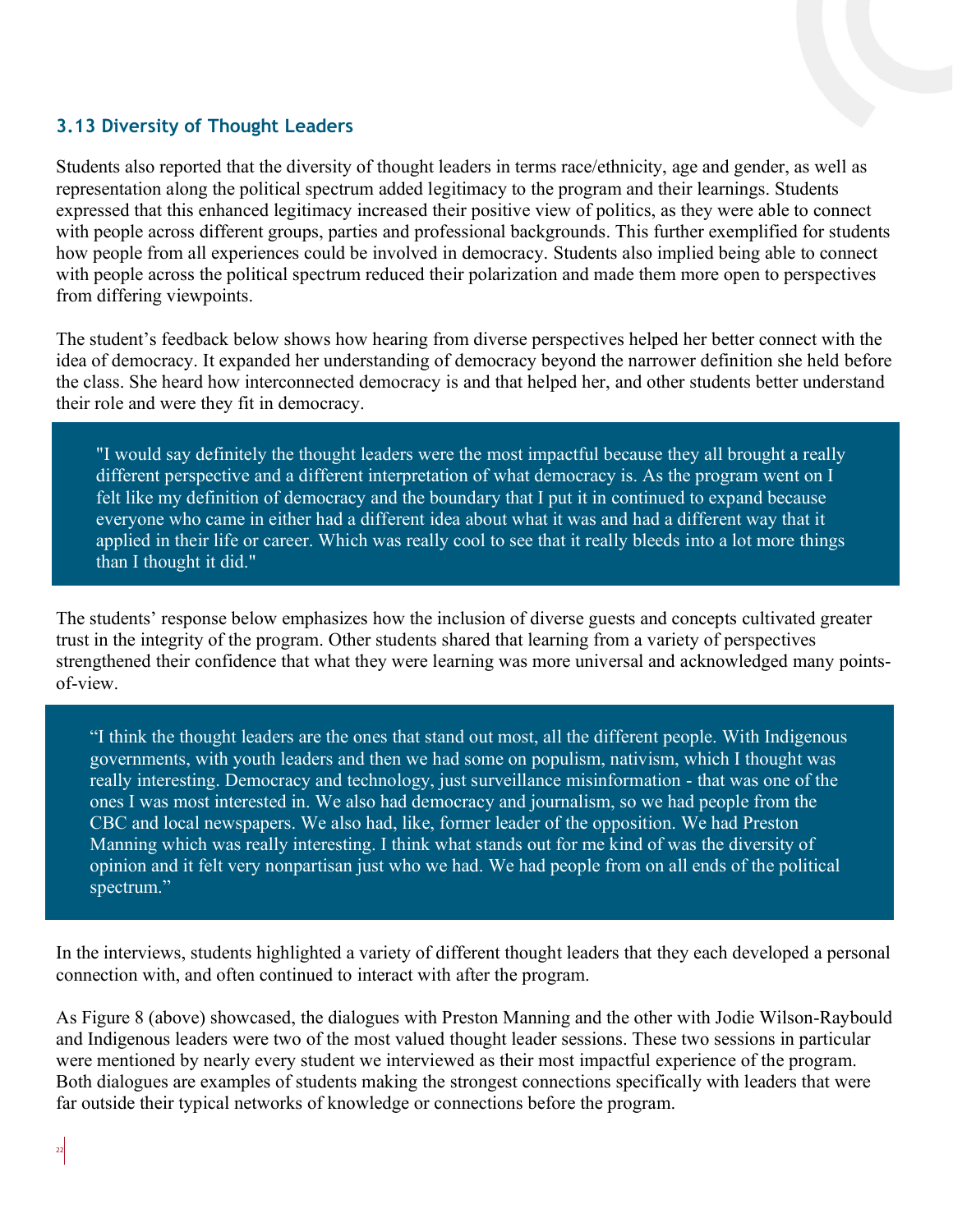As the student's comments below highlights, students reported being surprised by the Preston Manning dialogue because of his political leanings. As a former Reform Party leader and Conservative Member of Parliament, few students anticipated connecting with him, as they mentioned not aligning with the political views of those parties. However, students reported strongly connecting with him and were engaged by his discussion on collaborative non-partisan solutions to challenges to democracy.

"We had a thought leader session with Preston Manning, and before we were given the impression that he was very right wing and a lot of the class being in university and younger skewed a bit towards the left. The thought leader topic was about problems with democracy in Canada and that thought leader session was completely not what I expected it to be. Preston Manning didn't so much push his agenda, which I thought he would. He highlighted, these are some problems that I see in our current system. These are some ideas that we could fix it. It was more problem solving. I really found that helped because it was not entrenched, his ability to work with us and discuss with us. So we were, like, what, 50 years younger than he is? It's really interesting because he valued, and he took what we had to offer as good ideas, what if we joined together? I was ready to be defensive, kind of like argue with him, but I didn't need to at the end because he was just so open and welcoming to different ideas."

Whereas the Indigenous dialogue stood out for focusing on topics many students were not familiar with before into the program. Students reported leaving the program more knowledgeable and curious about the topic. The student comments below depict the impact conversing and learning from Indigenous leaders had on the shape of the class going forward. Students were more conscious of the persistency of colonization, and more purposeful with their territorial land acknowledgements. This student reemphasizes that learning about the sinister reality of the systemic challenges in Canada's democracy was distressing but also empowering for students. They state they want to work to break these cycles of continued oppression.

"We had a thought leader session on Indigenous Peoples and governance. I thought that was really helpful, because we don't get a lot of that even in high school, even in universities. It's never a required course or it's never something that's been introduced in our academic lives. I thought that was really helpful just to have those key figures like Jody Wilson-Raybould come in and talk about their achievements and also the constant struggle that they go through. It's just shocking to me that's never been immediately addressed in big institutions -- even though they do celebratory stuff, but that's just big fluff. If no one's actively thinking about it, you're really not doing anything. I thought it was really nice that they added this in and going forward we're so conscious of that, having land acknowledgements in formal class setting as well as thought leaders. I thought that was really beneficial just for my mental knowledge chest."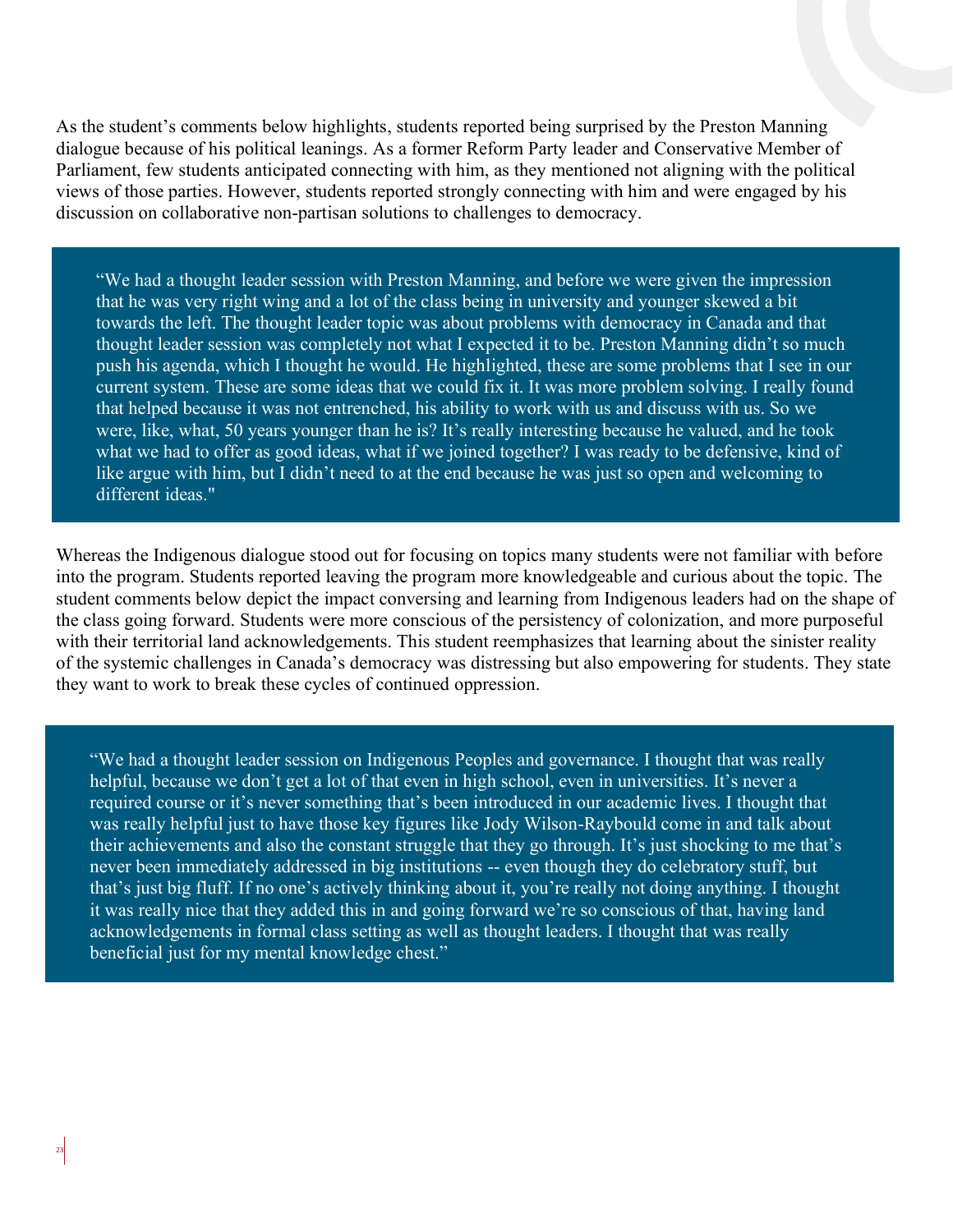## <span id="page-23-0"></span>**3.2 Youth Engagement Group Project**

Our survey results presented in Figure 7 (above) and our discussions about the youth engagement project with students during the interviews demonstrated it was a critical experience for students. The project increased students' skills and knowledge, as well as their confidence in their own power.

Many students reported in the interviews that this was their first opportunity to do their own independent research. They described the experience as empowering to design and collect original data and know that is something they are capable of doing.

One student's feedback highlighted below emphasizes the consensus among students that this was a project on youth, by youth, which resulted in students feeling equipped with confidence in their power to support peers and contribute to society. As showcased by this feedback, students not only valued making their own voice heard, but wanted to support other youth being more involved and heard as well. This student is one a many in the class that continued their project after the class, illustrating how important and real these projects were to students.

"One big theme in our class was civic engagement and getting youth engaged and mobilized into their politics and their democracy. One of the projects I'm working on is the extension of my group project and a big section of that is we want to work on civic engagement with students. We want to have their voices heard in media and in plans. I think taking away from this class, one thing I learned was about how important that is. I definitely learned the importance of civic engagement and having youth engaged. I think that's one of the biggest things that I'm going to take forward is working with youth to have those opinions heard."

Our research found the presentation to actual elected officials was also an essential component of the project. It solidified how meaningful the project was. It allowed their research to be heard and demonstrate that it mattered.

Below, this student highlights how the discussion of continuing the project outside of the classroom with instructor Shauna Sylvester allowed them to realize their power and capacity to make something real. He emphasizes this conversation helped remove the internalized belief that he could not create something. This illustrates both the value of the project, as well as the positive impact one-on-one feedback with the instructors had on students.

"When Shauna said, hey, there is a potential that you can make your project into something real, something tangible, like, an organization, that just made me realize, why didn't we think about that earlier? As if that organization is so far away from us. That's my perspective in the past. Someone creates something and that's so distant. That's not me. I am not involved. But during that moment we realized, I can start something too. There shouldn't be that much of barrier. Maybe one of the main barriers comes from within myself, like thinking that I can't do this. Having that conversation made me realize that, yeah, there actually aren't that many barriers. A lot of the barriers are actually created internally. I realized making a change is not that distant, is not that far away from me. So that would be a-ha moment."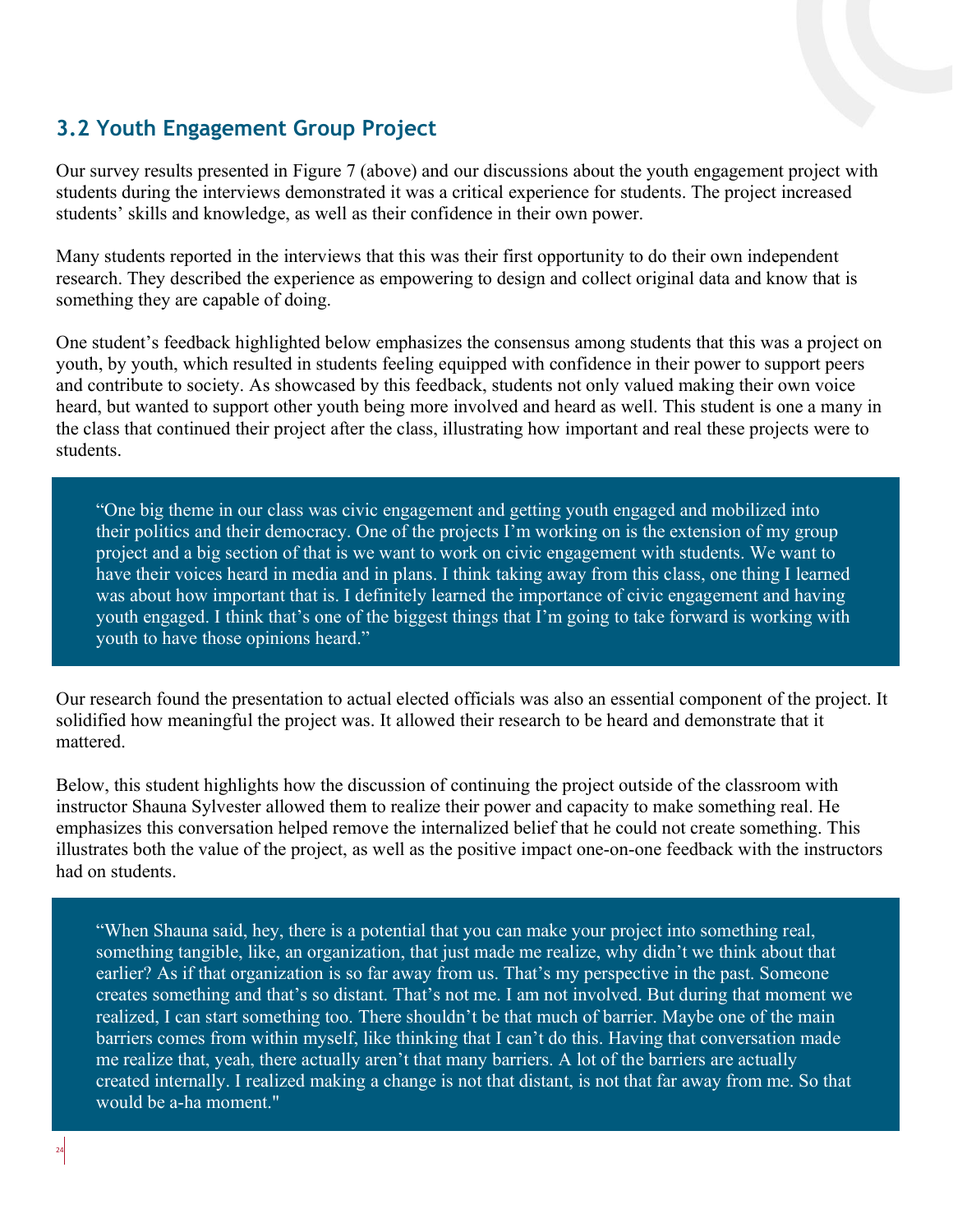The next student's response demonstrates how the youth engagement project helped further develop important transferrable skills for future opportunities including problem-solving, collaboration, facilitation and willingness to hear other points of view.

"I learned a lot of soft skills in the class, like facilitation, public speaking and how to work under pressure in group work. It's a lot of skills I can bring to other groups in my future, such as the ability to facilitate, directing conversation, probing. When I have conversations with people, instead of just being more surface level, we can actually dive a couple of levels deeper and see why we think the way we do. My thinking is also different where I'm able to understand the opposing perspective a little bit better. It's still difficult, and it takes a lot of time. It's something that I'm more willing to do now, to dive a little deeper into someone else's viewpoint and why they think that way."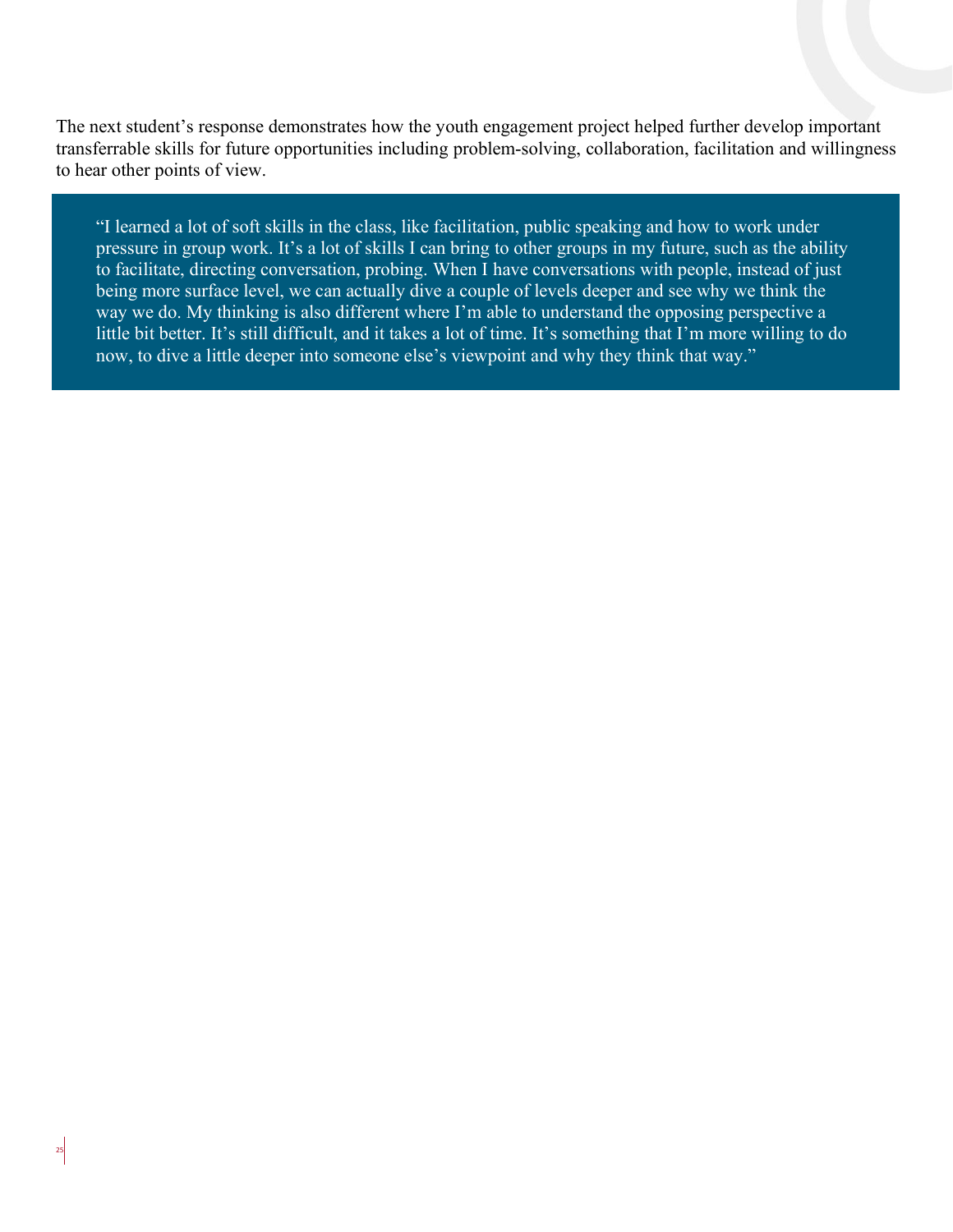### <span id="page-25-0"></span>**3.3 Learning from peers**

Another source of capacity building suggested by students in our interviews was learning from the experiences of their peers. This included both peers in the form of classmates and youth guest speakers.

As the student response below emphasizes, all the students interviewed reported that making meaningful connections during a time of such isolation (with the COVID-19 pandemic) was impactful. This student describes the strengths of the relationships developed between classmates and how their online space became their home. She also illustrates how students appreciated the opportunity to learn from classmates from across different academic disciplines, backgrounds and life experiences.

"Having that variety of groups and interdisciplinary students at one place was the best place to conduct social experiments because we all came from different places in our lives. There were immigrants. There were people that are so close to their local heritage and all those varieties. It was the best place to have them beside me to do this together as a group. I really strongly think that because we're doing this now in a pandemic, in an online space, and having those thought leaders coming into our space, we're basically inviting them into our little home, that really set up the precedent to this program to be so successful. I was so beneficial to me personally and I feel really thankful. I think this could have not done in a better timing, to be honest, even though that sounds so weird."

This next student's response highlights the shared importance all students attributed to the dialogues and conversations with classmates. This student found the dialogue environment shaped their views. They appreciated that the class provided the space to have difficult conversation with peers.

"The conversations with other classmates were probably the most impactful things. Learning from them, getting to hear their opinions and a lot of the conversations that we had were probably the things that I'll take the most with me...What I'll remember the most would be the tougher conversations that we had as a class and learning from them will probably have the biggest impact. That's the stuff that changed me more which led me to do the things that I'm doing now. I realize that I can continue to do the things that I'm doing now."

Youth speakers who were part of the workshops and acted as thought leaders were also reported as distinctly influential to students' learnings. Students could more closely identify with their experiences and better see how they could model similar actions. The next student's feedback showcases how hearing about the lack of youth voices and the importance of having those voices expanded their views on their own capacities to make a difference.

"When we focused on youth in government, we had DailyHive people come in and thought leaders from various local NGO's and we'd discuss the youth role in democracy. I thought it was really interesting when we had one thought leader who talked about how she was the only one at these citizen assemblies under the age of 40, I think she said she was 18 or 19. So I thought that was really interesting and made me reflect on my own role of what I could have been doing and I can still be doing."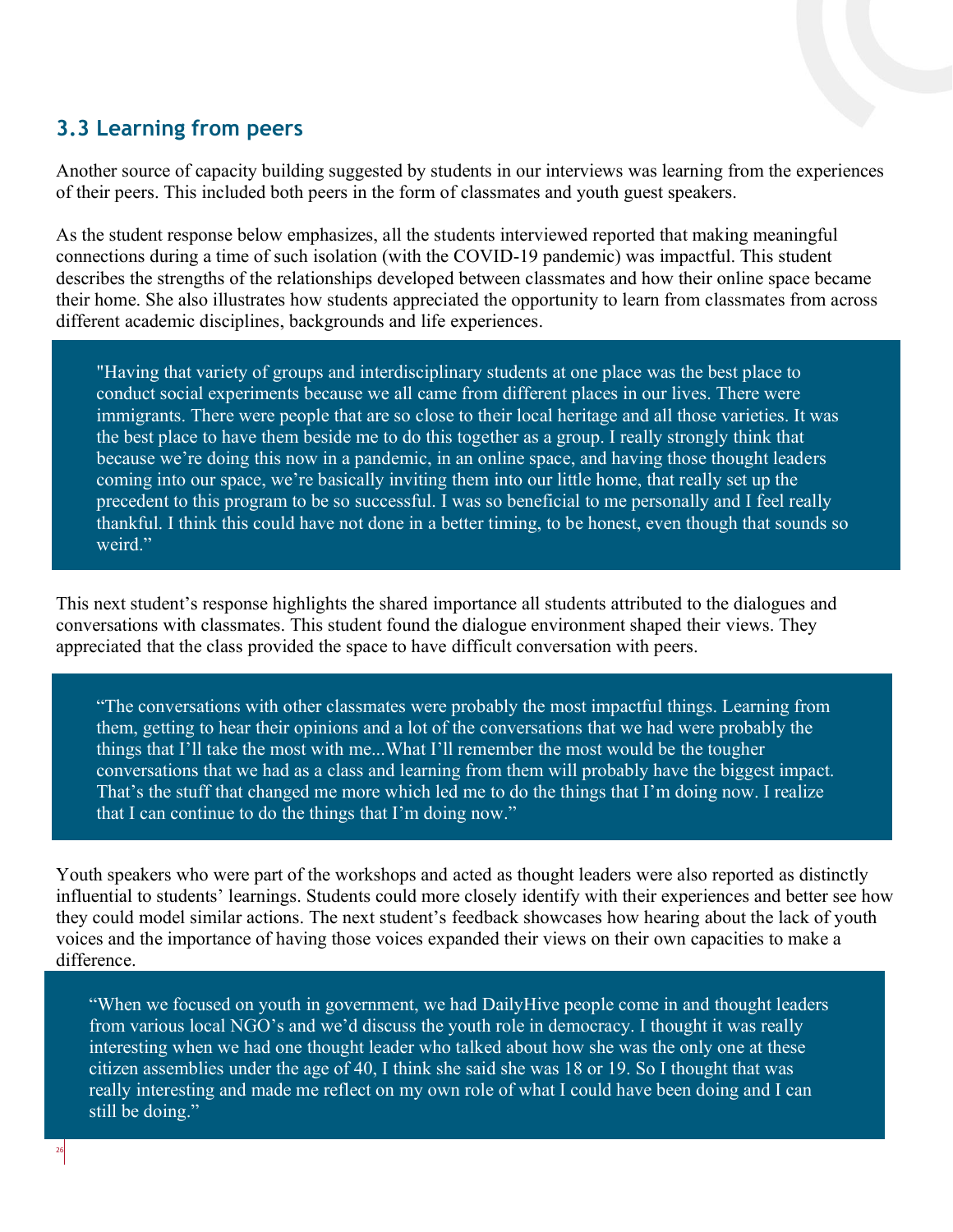## <span id="page-26-0"></span>**3.4 Workshops/Assignments**

Our research demonstrates that students' practical understanding of different forms of democratic engagement were also developed through the course's other workshops and assignments, beyond those already featured. These activities provided students with hands-on experience using different engagement tools. They also allowed students to receive direct feedback from instructors and practitioners in the field.

Figure 9 depicts the skill building workshops students assessed as the most valuable. The top 5 workshops share the common feature of being focused on broad and transferrable skills than some of the relatively more politically-oriented workshops. The workshop on dialogue stands apart as the favourite workshop selected by students. The other top workshops received more similar levels of support included the workshops on data analysis, online facilitation, public speaking, and writing a blog post.

#### **Figure 9 % of students who chose each workshop as most valuable for their learning**

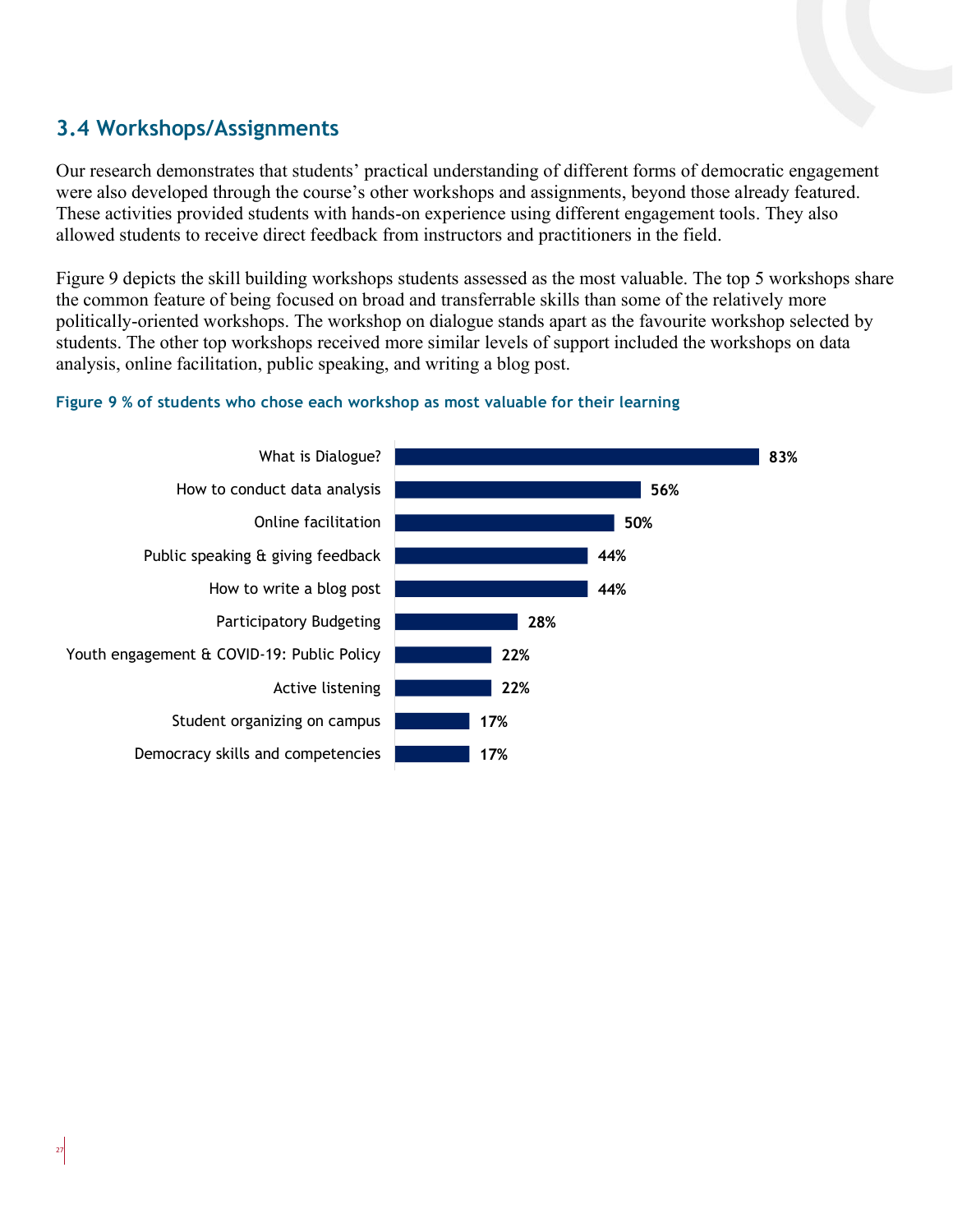Figure 10 highlights what learning tools the students found the most helpful during the SID program. Students highly valued the feedback and one-on-one time with instructors, as well as the workshops, student-led activities and self-directed learning.



#### **Figure 10 Extent students viewed various learning tools were helpful to their overall learning**

Helped a great deal Helped somewhat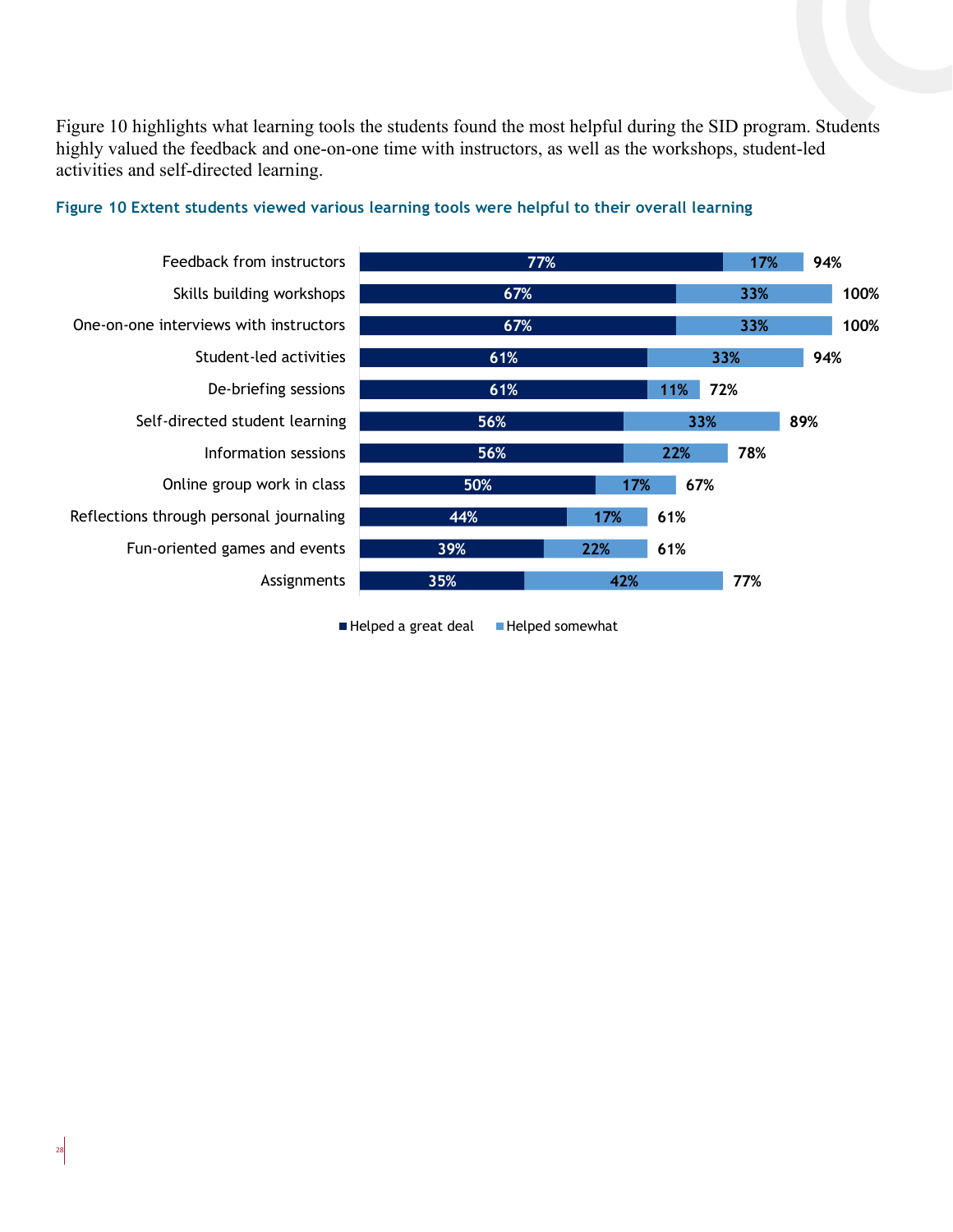### <span id="page-28-0"></span>**3.5 Student driven dialogue of race and the impact of current events**

The course was impacted by the reality that it took place during critical world events including pro-democracy demonstrations in Hong Kong, the death of George Floyd and the responding Black Lives Matter (BLM) and anti-police brutality protests, and this all taking place during a global pandemic.

Students reported in our interviews that the world events provided opportunities for learning on the importance of democracy and impacts of democratic actions. However, these unexpected events also created challenges for the instructors.

In our interviews, students explained that they initiated an unscheduled dialogue around systemic racism and BLM in the wake of George Floyd's murder and corresponding protests. This collective push from students to have that conversation demonstrates the empowerment they gained throughout the program and their ability to identify the needs of their peers. All the students interviewed emphasized this dialogue as either the highlight or most memorable part of the program.

This first student's comments speak to the unplanned nature of the dialogue and the pressure students collectively put on the instructors to make it happen.

"There was definitely a class consensus to have more discussion on race, especially with what was going on in the States at the time, and we made that dialogue happen. It definitely wasn't something that the instructors wanted to save that space for us to have that dialogue and so we kind of pushed back and made it happen."

This next student shares how important it was to the class to was to hold this dialogue. Other students also vocalized that they thought the class needed to have this discussion on race and considered ignoring the topic as perpetuating the harms the students wanted to address. This student highly valued that students were able to open up and discuss these challenging topics. This speaks to the interpersonal connections students developed with each other throughout the course. They were able to see the needs of their peers and pressure the authorities in the class to meet those needs. It also speaks to the powerful online space SID generated for students to want to hold these uncomfortable conversations together. Although this was not a planned part of the course, SID gave students the tools and confidence to initiate and hold a conversation like this together.

"I will say dialogue about the race issue was the most memorable. All the students are opening up, and it made me realize that there may be problems hiding underneath the surface. When we pretend that nothing has happened, it doesn't mean that nothing has happened, but when one of my classmates actually said that, hey, I think we need to talk, that really gave me some inspiration in how a group of people should function. If someone's feeling something uncomfortable, then we should look at it. We should not ignore it. The dialogue became very fruitful and it really helped to address what we actually think, what we actually feel like. For example, the white people in the class may not be aware how their behaviours may have influenced the people of colour. We talk about the idea of being nice. Is being nice really the way to solve all the problems? It is important to express our true feelings, to talk, to understand each other, to see each other's perspectives. So that's why I am saying that's also a very memorable moment."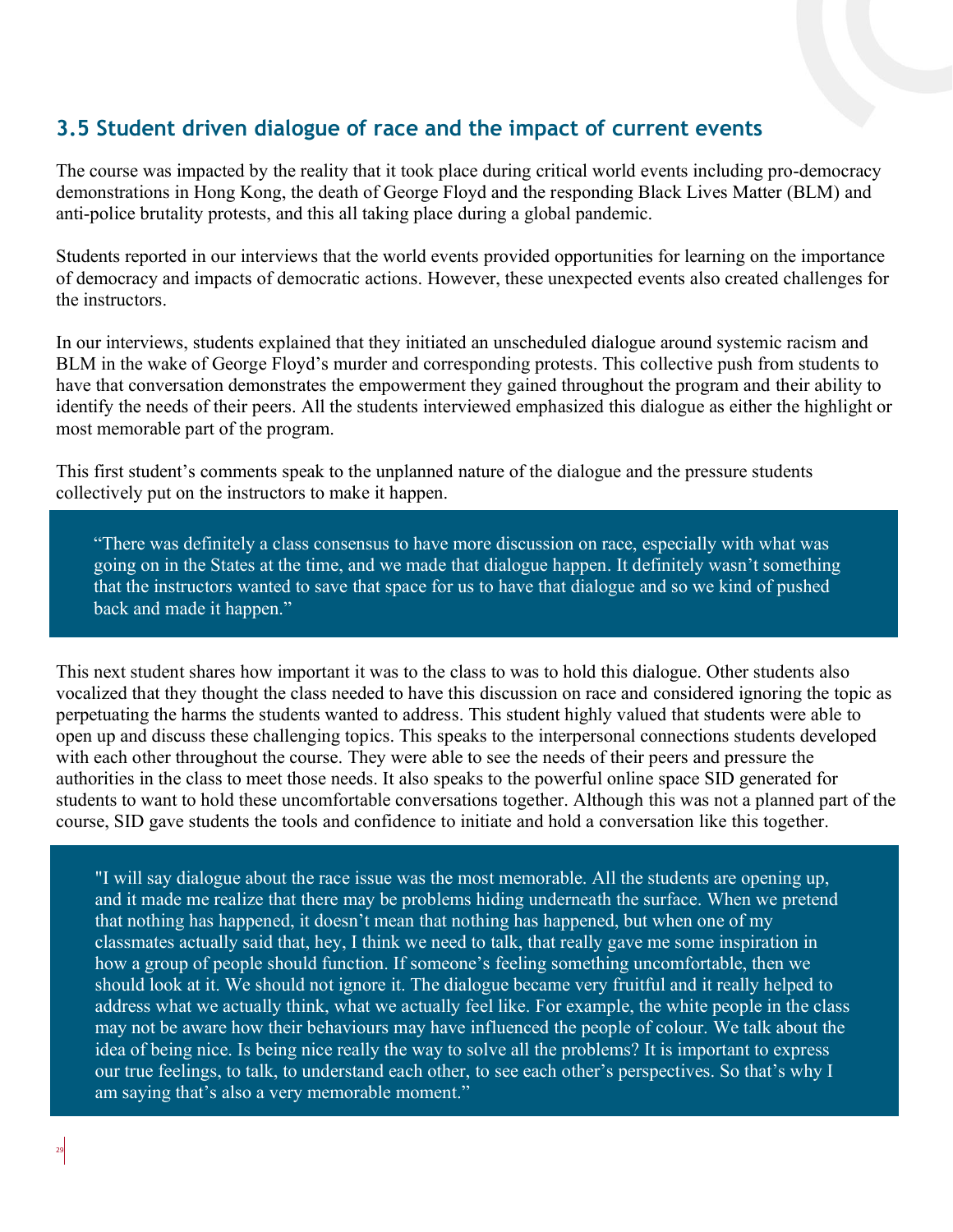The next student's comments further stress the unique and valuable opportunity the practice of dialogue taught in SID provided. In a standard classroom, there is not nearly the same level of comfort or opportunity for students to discuss these topics in such a personal way. This student acknowledges it is that personal aspect that made the dialogue so meaningful and memorable.

"The most memorable component would be one the dialogue on race. It was interesting because it's not like I didn't know a lot of that stuff that they were saying. In poli sci we talk about this stuff a lot, but it was in the context that we were talking about it that was different. It wasn't just discussing the issues from a practical or academic perspective, this was an emotional, personal perspective listening to people from these backgrounds talk about their background in a more genuine sincere way than I had been exposed to before. It had that little bit more oomph and definitely makes you remember it a lot more and really cements the value in it a lot of the time when you're not talking about it from just an academic perspective that's supposed to be neutral."

This final student's comment illustrates how beneficial these world events were to their learning in SID. These critical events allowed students to see in real time the impact of protest and importance of democratic rights. For this student, and many others, this reinforced their learning about engagement and their role in democracy. Being in a space focused on the practical, rather than theoretical side of democracy during these events provided an exceptional learning opportunity for students.

"I think the fact that the class was in a unique situation a lot of the time because during the two months that the class was happening a lot happened with the George Floyd protests, with COVID still happening, with Hong Kong, with protests around the world, and all these other things going on. We were fortunate enough to -- one, have the ability to be in that setting. And two, be in a setting that was having conversations about it and realizing the significance of it. The overlap that happened between those two events kinds of was a fortunate coincidence for me insofar as my thinking and the biggest impact for me on everything that was happening in this topic and my role in democracy. I don't think that would have happened had it not been at this particular moment because it was like a shock to the system. We were watching all of these flaws in the systems that we had established kind of unfolding and the cracks being lit up. Almost like that liquid you drink with an x-ray and you can see exactly where all the problems are. That's kind of what was happening while we were taking this class and we were able to kind of dissect that. So that general experience would probably be the most impactful thing on my thinking and my role in democracy. In poli sci classes like you talk about the issues, but you don't really experience it. It's just something that you read in a textbook, you write it on a test and then you forget it. But it doesn't happen in the same way that this happened with all of these things happening at the same time, putting a shock to the system and then me being in a situation where we were able to dissect what was happening on a day-to-day basis."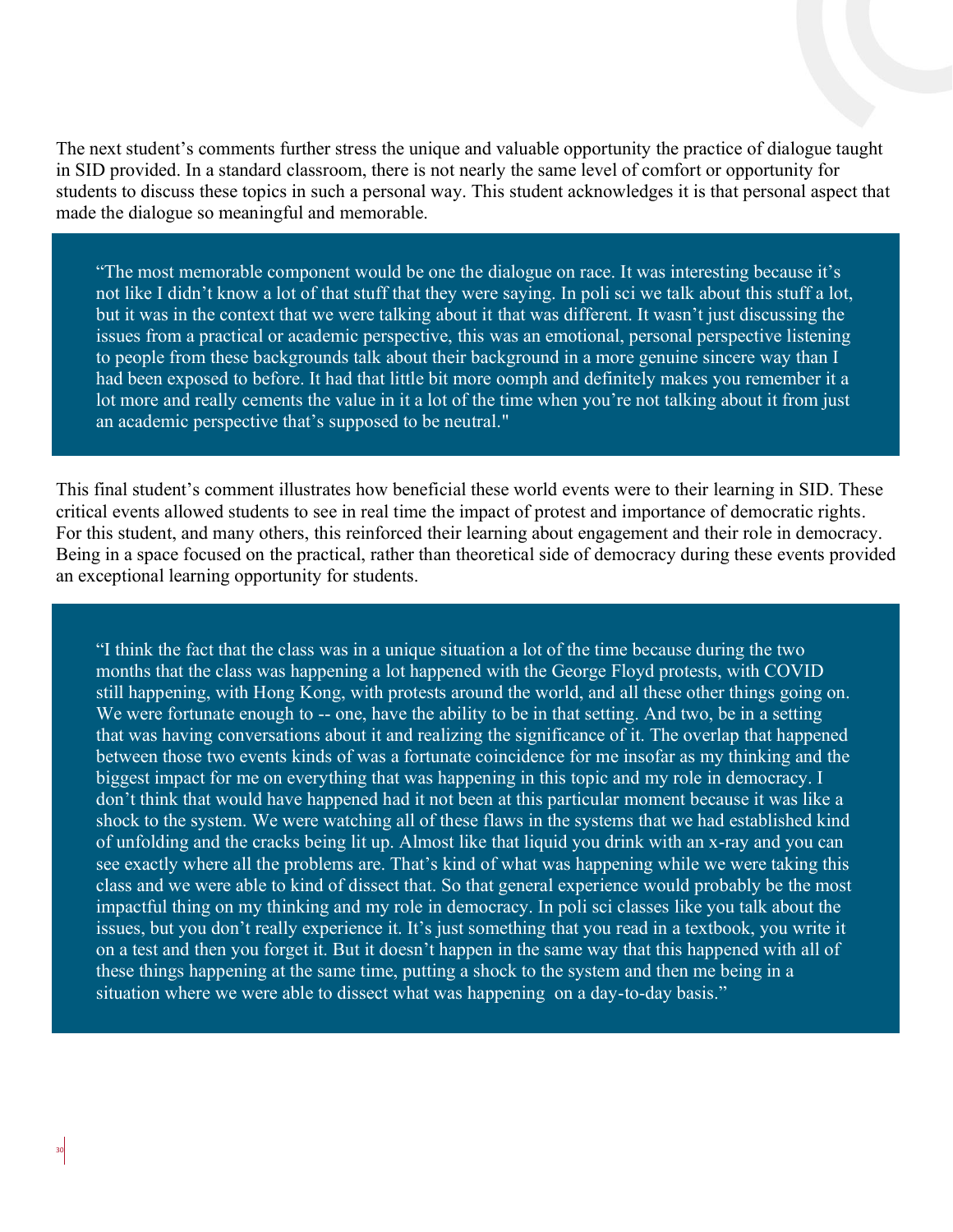## <span id="page-30-0"></span>**4. Lessons Learned and Advice from Students**

SID was the first-time Semester in Dialogue was held fully online. World events previously mentioned also created unexpected external influences on the program. These factors required instructors and students to adapt to a new and evolving environment. We examined the challenges students identified in our research and present the lessons can be learned for designing future programming in this section.

### <span id="page-30-1"></span>**4.1 Shorter days in Zoom**

Students reported that they struggled to adapt to being in Zoom for 8 hours a day, particularly in the opening weeks.

The student comment below captures several common complaints including: the physical discomfort and mental fatigue of attempting to remain present online for full days. They, along with other students, suggested that the days should be shorter, especially in the opening weeks. This student in particular wanted to quit the course after the first few days. This illustrates the barrier the long online days created. It also restates the importance of the personal connections that convinced this student to continue the program.

"Honestly, the first two weeks were really, really rough. After the second day I was, like, no, I'm out, I'm not doing this. But then I talked to a couple other students, and I saw who was coming to the course and realized maybe I should do this…I would say don't start with the nine to five right away. Start with a nine to one or two because the first week I remember specifically was the day that we always went nine to five or beyond five, and the intensity on your eyes, your back... I don't even know what kind of headaches I was having. I never had those kinds of headaches before. I know other people were getting migraines and stuff too. So, I think the first two weeks were very difficult."

### <span id="page-30-2"></span>**4.2 More flexible schedule**

Students reported that the rigidity of the schedule made it difficult to adapt to unplanned developments and the immediate needs of the class. As the student feedback below highlights, students wanted to have a greater say and more collaboration on the focus of the course. Increasing the opportunities for students to build their own course would have further embedded the goal of youth empowerment and practicing democracy.

"I thought that we could have had more time to discuss things that we wanted to discuss. Especially after the first few weeks, the tone of the class seemed to be set more as a this is your class and we can make it how you want it to be. But then we never actually got the chance to make it what we wanted it to be. I think that's what I disliked the most...it definitely felt very rigid and preplanned."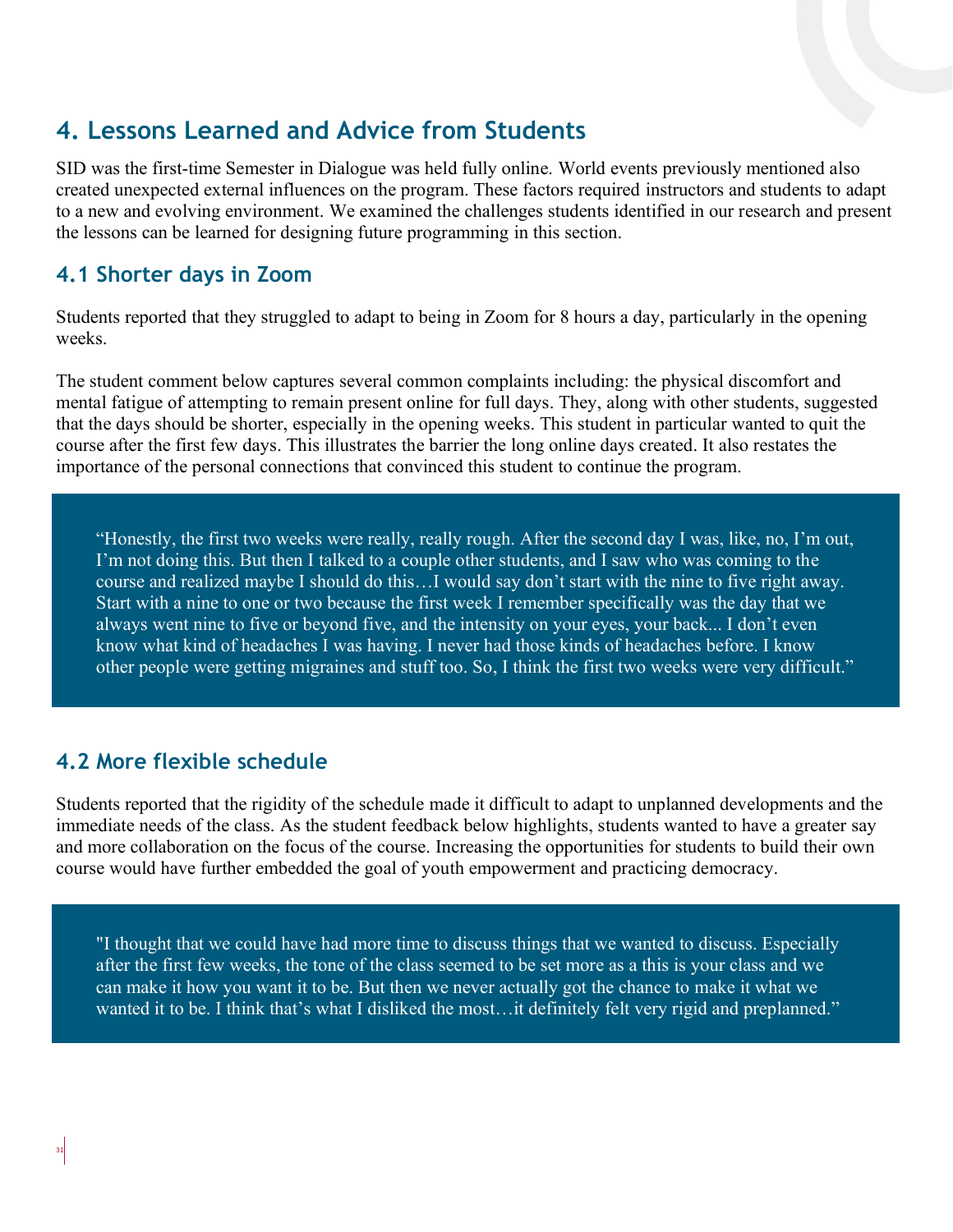One frequently cited example in this report was the desire from students to discuss George Floyd's death and the related BLM movement. Students reported that they experienced some resistance from instructors to allow this. Students interpreted this resistance as partially because of the pre-scheduled events for that day. In that case, the student feedback below summarizes how the class pressure succeeded and led to the impactful dialogue previously mentioned in this report. This student emphasized the behaviour of the instructors was not unexpected from a typical class, but because SID had cultivated an open and connected environment, students had higher expectations. This illustrates how students were comfortable and confident enough to challenge the instructors. They pushed to address the needs of their classmates, even if that involved significant discomfort.

"A lot of issues came up during our semester around social justice. We were right in the crux of Black Lives Matter, George Floyd, and we touched upon all those things and we had people in our class that it was very personal to and felt that we needed to talk about it with. Sometimes it felt like we didn't have the time or the space to talk about it. They did carve out some time for it which we did appreciate very much. But it was so structured in the sense that we had so many things to do every single day and it was all on a schedule. Which I get is normal courses, but it feels different when you're in a class online with this many people for this long. If there's things that you feel the group needs to talk about it it's hard to not have a flexible day where students get to choose what they talk about and this is the dialogue we want to lead on this day. Eventually we kind of got there and carved out a morning for that and it was amazing and we really appreciated that day. However, it was really challenging not having that space because everything was so scheduled."

#### <span id="page-31-0"></span>**4.3 More broad assignments**

Some of the students who were not studying political science, including the one's who comments are captured below, reported that they thought some of the assignments were too specifically politics orientated. They stated they would have preferred broader assignments that would be transferrable to other fields of study. This student described that either the transferability of assignments needed to be more explicit or assignments needed to be made more generally applicable. Figure 9 (above) illustrated that broader assignments were more highly valued by students than the more politically specific workshops.

"I struggled a little bit in the workshops because I felt like some of them were really specific. It would be things like how to start an activism campaign, but there wasn't a lot of foundation that was laid for the workshops before they started. I'm not interested in getting into politics and I'm not interested in being a politician or running an activism campaign. That's not really my direction. I felt with those sometimes either they needed to be tweaked a little bit to be more universal or just a little bit more foundation beforehand like having a little bit more of a briefing about how it can be applicable in different streams of life. Even if you aren't necessarily going into politics."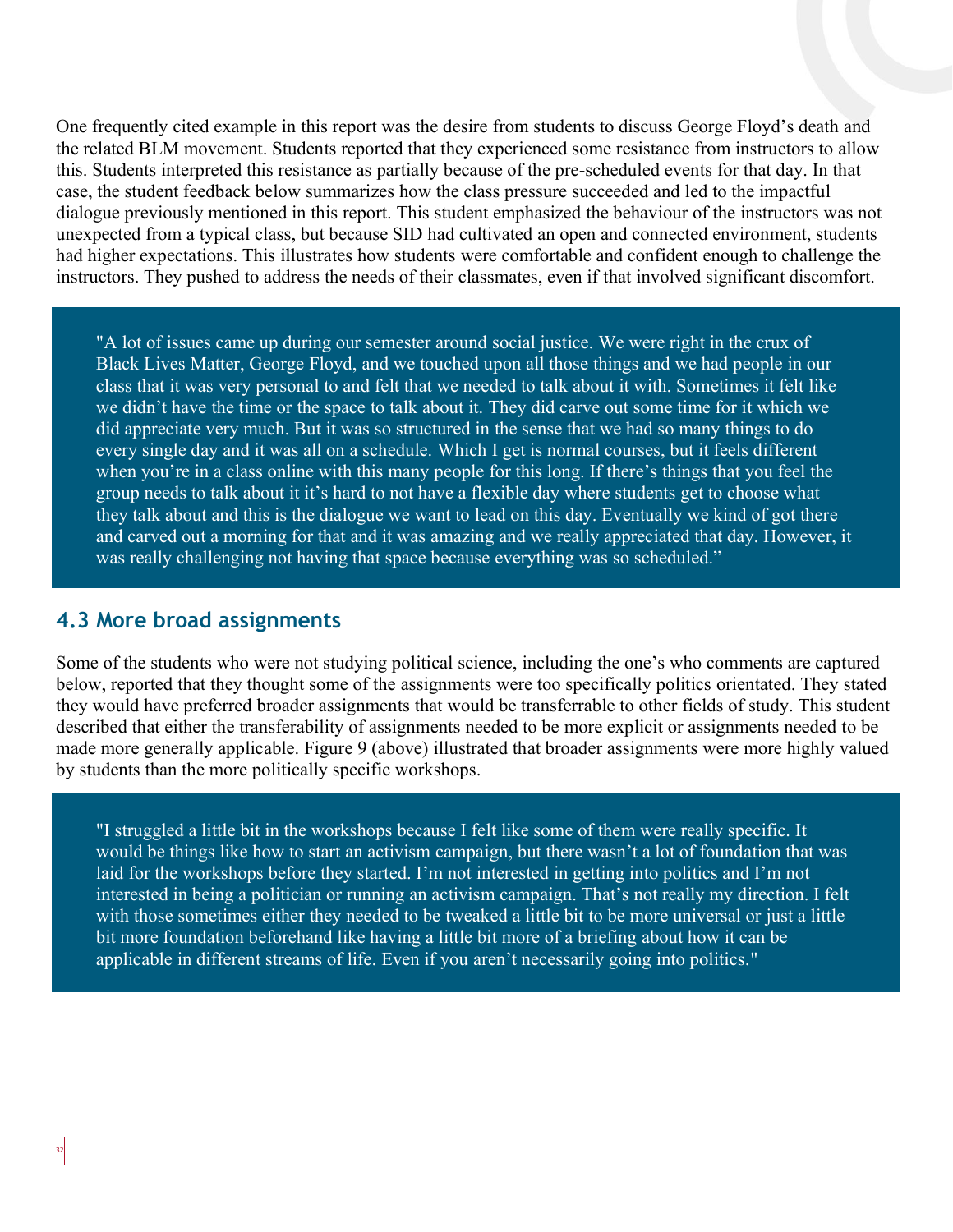## **4.4 Increased training and action related to racism**

While all the students we interviewed identified the student-initiated dialogue on racism as the most memorable, it was also flagged as an emotionally draining experience for some students that identified as Indigenous, Black or People of Colour. Some students reported they wanted these conversations to take place but did not believe the instructors approached it appropriately. A recommendation from multiple students is to have training on anti-racism and decolonizing in the beginning of the program for both students and instructions to set a better foundation.

This student's comments describe the complexity of power dynamics within the SID program. Students were equipped with the skills to challenge authority throughout the course and used that 'esteem' to challenge the instructors. She described how this was met with some resistance but highlighted the effectiveness of the course in increasing students' confidence and capacity.

"I think that because Semester in Dialogue is such a progressive educational space, sometimes I think Shauna and Daniel gave us all of this esteem from the beginning. They wanted us to have it. But I think they got caught off guard eventually when that esteem made us be people, not just students under their authority. It was, like, oh, you're really doing it. They were great overall, but every time we would as a class challenge their egos, we would sometimes get under their skin, both of them. I think they could have used more elasticity in that way. I think they were caught off guard by our feistiness. I think they needed to be a little bit better about checking their own egos. And that's okay. I think they did all right."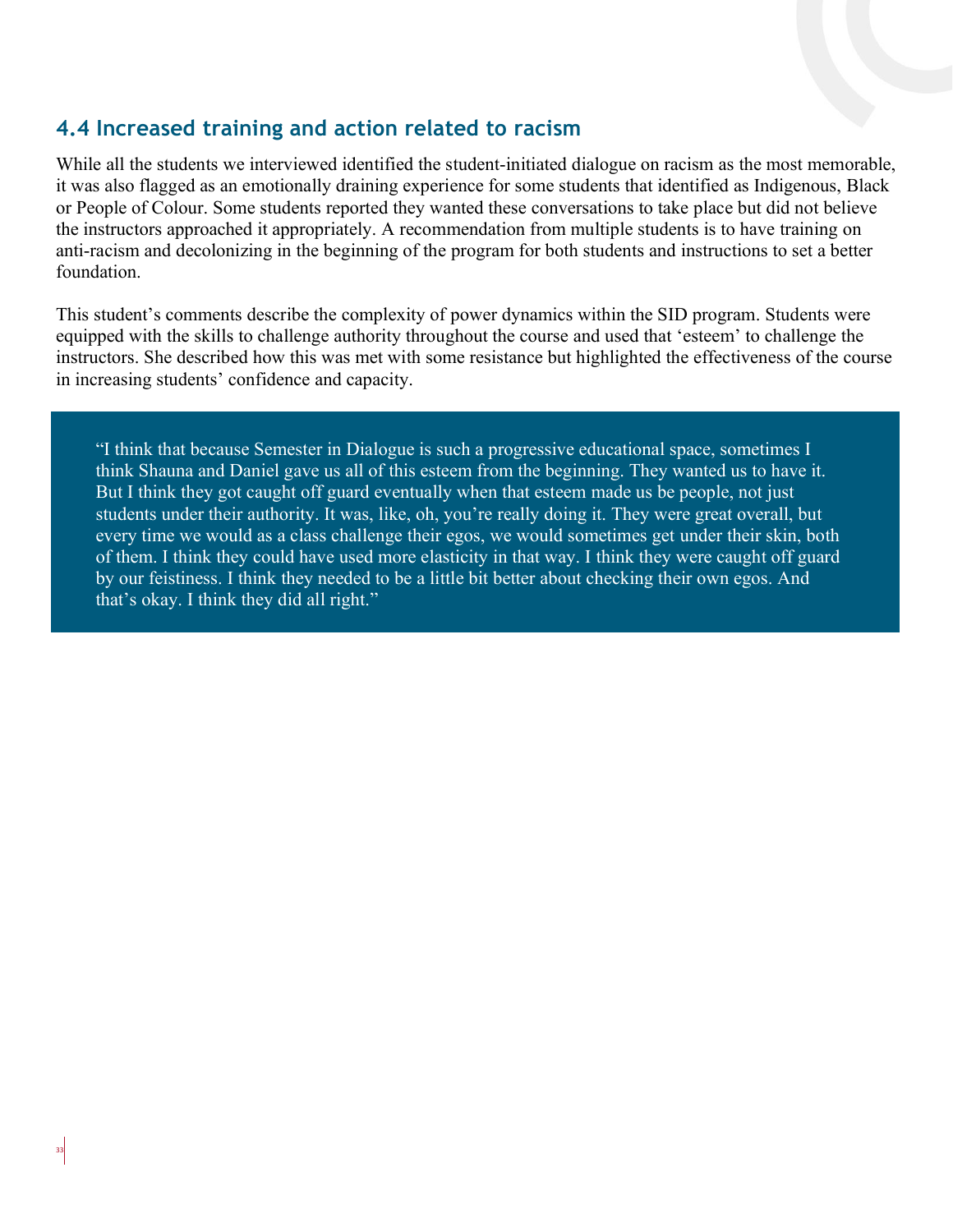# <span id="page-33-0"></span>**5. Conclusion and Recommendations**

The Semester in Dialogue program always provides a unique learning environment for students. This year, the *Semester in Democracy: The Next Frontier* proved prescient in ways instructors could not have imagined. Students carried with them the personal and professional challenges borne by so many during the pandemic. As a result, SID adapted to student needs. The online learning format was re-designed to allow for a space to discuss and study the real-time democratic actions and challenges taking place around the world, such as the Black Lives Matter and Hong Kong democracy protests.

Our research illustrates SID equipped students with fundamental skills in writing, facilitating, communications and research. Students applied and developed their writing abilities when they both wrote more personal blog posts, and more formal candidate policy briefs. They nurtured their facilitation and communication abilities when they hosted thought leaders and designed a dialogue for the class. They expanded their quantitative and qualitative research skills as part of their youth engagement project.

The following are recommendations based on the success of the SID for future youth-focused civic education projects:

- Bring together a diverse set of participants and give them both structured and unstructured time to connect with each other. Students cited in-class conversations and learning from one another as important tools for understanding the challenges facing democracy.
- Allow students to collaborate on the design of the program. Allowing students to help design the program will help students adapt to unexpected developments and better participate in an online environment.
- Ensure decolonial and anti-racism principles are understood and embedded into the program. Open the course with training on anti-racism and decolonizing for both students and instructions to set a better foundation for conversations throughout the program.
- Provide space for informal conversations with a diverse range of elected officials and other democratic actors. Thought leaders who engaged in real conversations with students were overwhelming identified as making a lasting impression on students.
- Bring in youth leaders for participants to see the power their peers have exercised and learn how they might participate in democracy. Ensure multi-generational representation in thought and workshop leaders.
- Equip participants with foundational knowledge through engaging workshops that allow them to apply those learnings in a meaningful and practical way. Applied experiential learning and practice in using the tools that influence decisions are key for de-mystifying how to influence democracy.
- Allow participants to be responsible for leading multiple important parts of the course. Hosting a thought leader and leading dialogues as well as applied project work is key for developing students' selfconfidence.

Evaluation results show SID provided a space for students to develop meaningful relationships with each other. The trust cultivated in that online space empowered students to push the boundaries of class discussions into the complex and uncomfortable territory of current events.